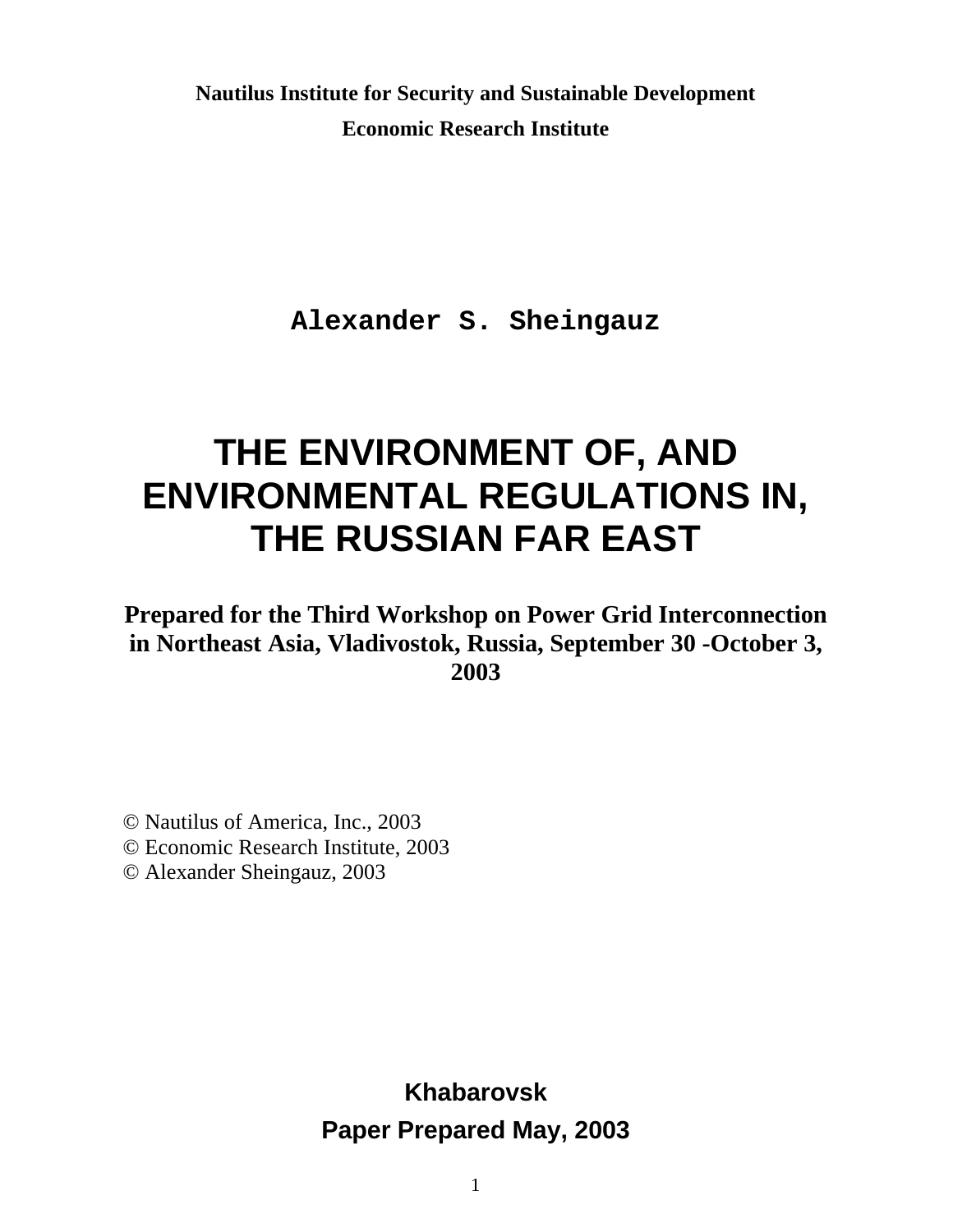#### **Introduction**

This paper has been compiled by Deputy Director of the Economic Research Institute (The Far Eastern Branch of the Russian Academy of Sciences) Prof. Dr. Alexander S. Sheingauz at the request of the Nautilus Institute for Security and Sustainable Development (Nautilus of America, Inc.). The paper has been prepared as a contribution to the Third Grid Workshop, and is devoted to providing a description of the environmental conditions of the Russian Far East (RFE) and their linkage with the possible development of international transmission lines.

The general structure of this paper is as suggested by Nautilus. The paper's content is based on publications, official statistical data, non-published data provided by Russian officials, the Economic Research Institute's (ERI) data base, and the author's personal data and experience.

#### **1. Natural Conditions of the RFE**

The RFE (Russian Far East) includes the ten eastern-most Russian Federation subjects (provinces). The RFE is thus a vast area of 6,215.9 thousand square kilometers located in the northeastern corner of the Euro-Asian continent (Figure 1). to the RFE covers 36.4 percent of the Russian Federation's territory and includes 4.2 percent of the world's land area. The RFE stands at the juncture of the world's biggest continent and the world's biggest ocean. The unique geographic position of the region, its enormous territorial size (running 3,900 km from north to south, and 2,500–3,000 km from west to east), and its topography determine the peculiar natural conditions of its climate, soil, and vegetation, with all their diversity and (often) uniqueness.

#### *Geology and Topography*

The RFE is primarily a mountainous area, consisting of numerous plateaus, mountain ranges, and peaks with elevations of 1,000 to 2,000 meters (Figure 2).

Only a few mountain formations can be categorized as high mountains (more than 2,000 meters). These formations are represented by two types:

- 1) Volcanic cones and volcanic ranges of the Kamchatka peninsula and the Kuril islands  $(3,300-3,600 \text{ m})$ ;
- 2) Plicated ranges in the northeastern parts of the Sakha Republic (Yakutiya) and in the Koryakskiy Autonomous Okrug (2,250–3,000 m).

The highest point of elevation in the RFE is the top of the Klyuchevskaya volcano (4,750 m) on Kamchatka peninsula.

Middle-high mountain formations (1,000–2,000 m) are much more common in the RFE. These formations are divided to the following types:

- 1) Middle-high uplands and massifs with alpine forms (southern Verkhoyanie, Koryakskoe and Okhotsko-Kolymskoe uplands, etc.);
- 2) Middle-high uplands and ranges with volcanic cones (Kamchatka peninsula, Sakhalin island, etc.);
- 3) Middle-high plicated ranges without or with faint alpine forms (Western Sakhalin, Sikhote-Alin, etc.).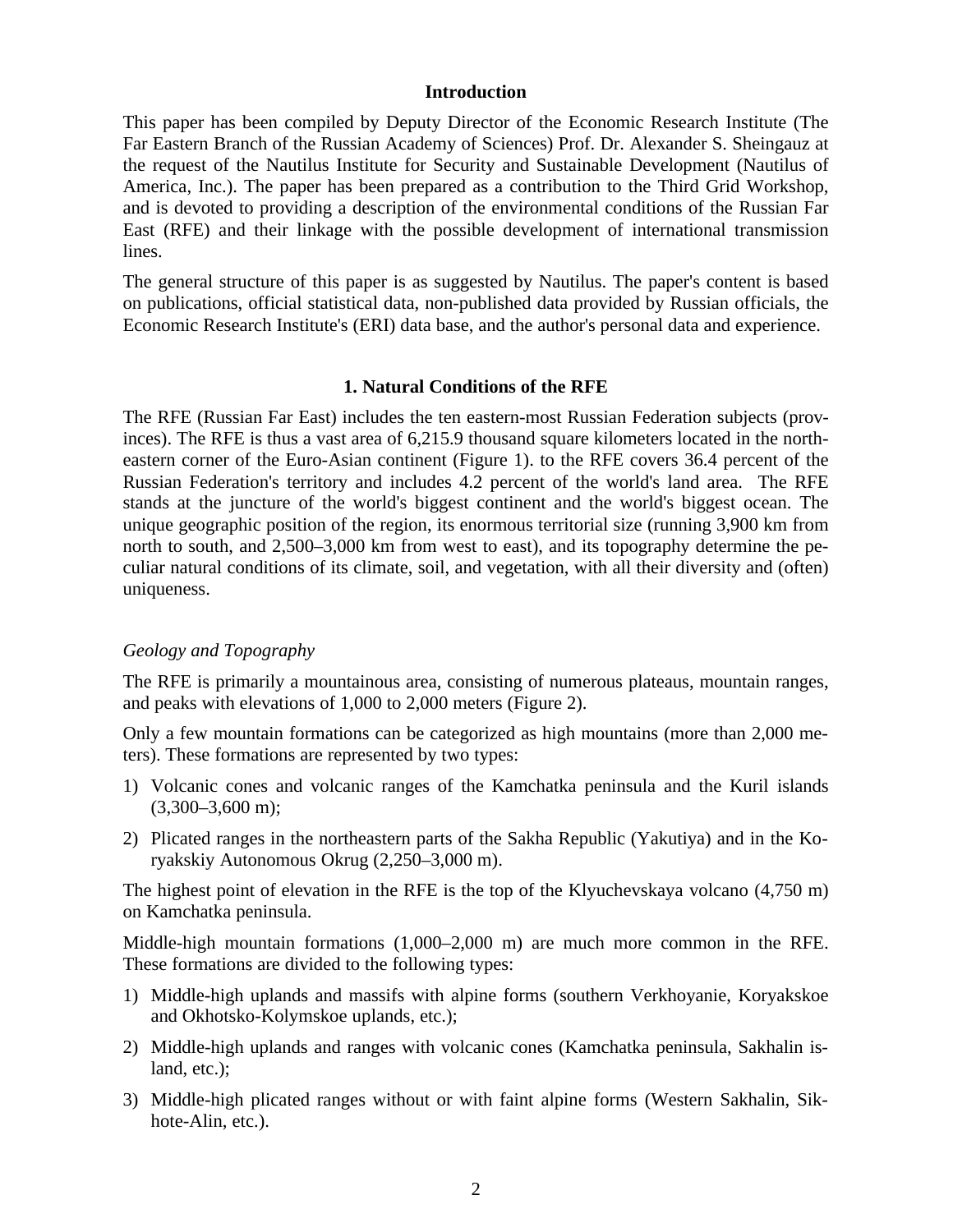Low mountains (300–1,000 m) cover significant areas and can be classified as:

1) Low submontain plicated ranges that satellite the basic mountain systems;



**Figure 1. The Russian Far East: Subjects of the Russian Federation (provinces) and Vegetation Zones**

Source: Author's composition, 2002.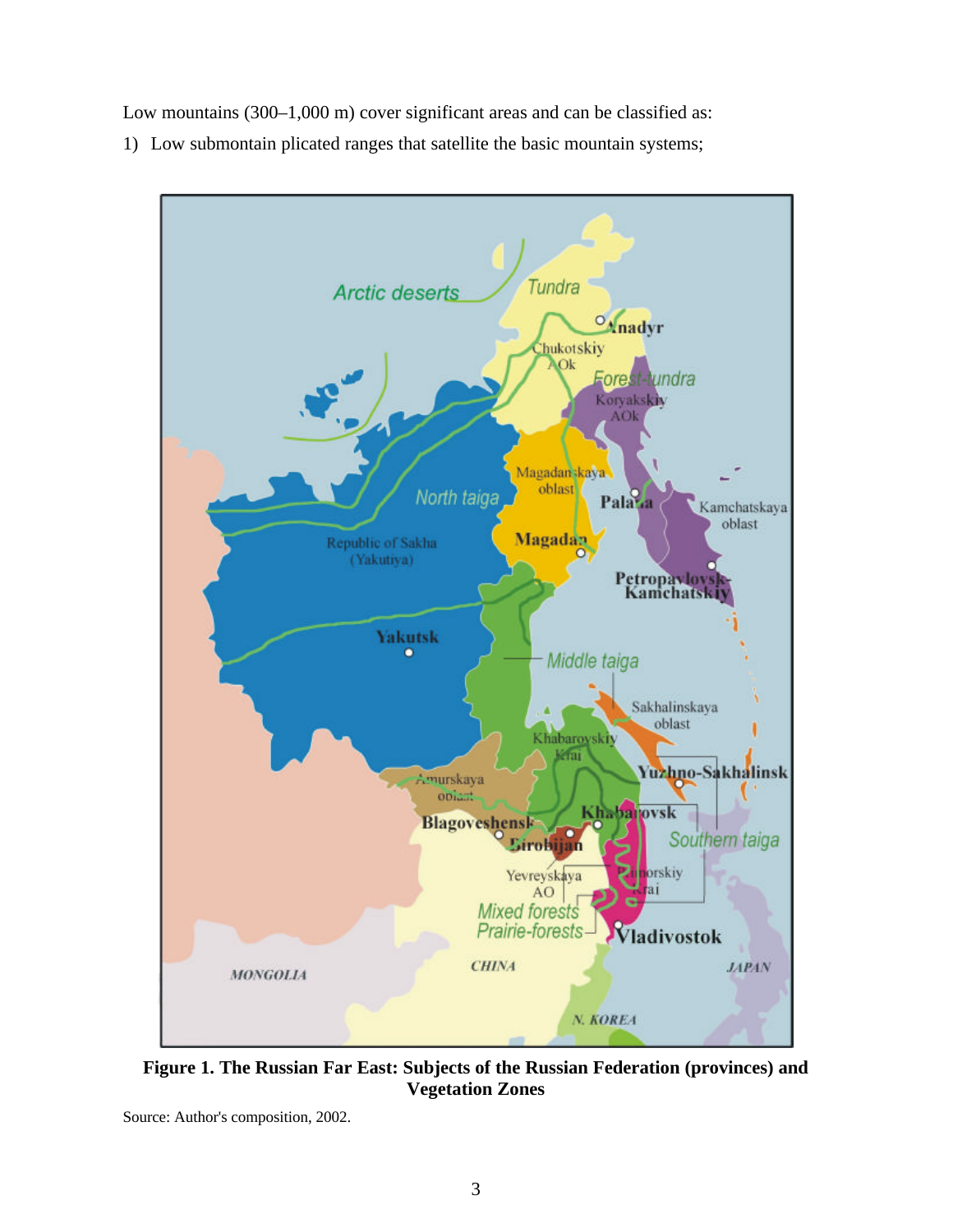

**Figure 2. Structure of the RFE Relief**

Source: Geographical Atlas, 1988.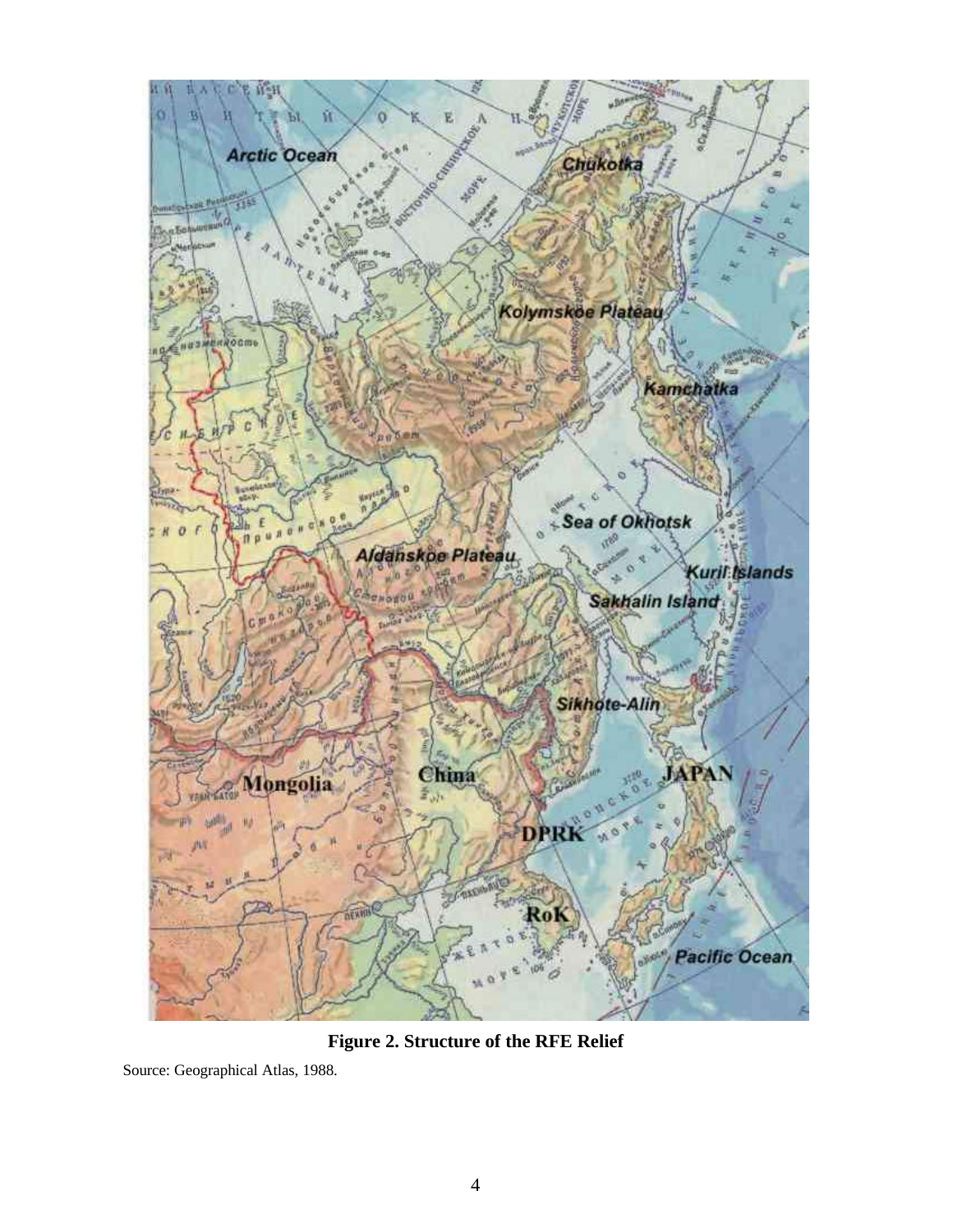- 2) Separated low mountains (insular mountains) as edges of mountain formations (northern Sakhalin, southeastern edge of Maliy Khingan range, Chukotka peninsula, etc.);
- 3) Low mountain massifs consisted of massive crystalline rocks. They are ancient intrusions revealed by the denudation (Khorolskiy and Grodekovskiy massifs in southern Primorie, Shapka Mountain in the Amur valley, etc.).

Effusive plateaus and tablelands are other specific mountainous land types found in the RFE. These types are found in Primorie, north Sikhote-Alin, the Amur valley, the Maliy Khingan range, the Kuril islands, and Kamchatka peninsula, and eastern Yakutiya.

The largest mountain systems in the RFE generally run from north to south, that is, parallel to the shoreline of the Pacific Ocean. As a result, they weaken the ocean's impact on the climate of the region's interior, while simultaneously opening the way for Arctic influences on climate. In general, the complex of mountain systems makes many areas difficult to reach, leaving areas isolated and beset with serious transportation problems.

Plains occupy no more than one-quarter of the RFE territory. Their genesis is not so diverse and has two classes: littoral and intermountain. The littoral plains found in the RFE are of three types:

- 1) Abrasion found in the Kuril islands, the Kamchatka peninsula, and in the Auchuvuanskaya lowland on the north RFE;
- 2) Abrasion-accumulative found on Severo-Sakhalinskaya (Sakhalin island) and in the Vankaremskaya (Chukchi Sea shore) lowlands;
- 3) Abrasion-alluvial found in Chaunskaya (East Siberian Sea shore) and in the Nizhne-Anadyrskaya (Anadyr Bay shore) lowlands.

The intermountain plains are accumulative and are of five types:

1) Alluvial – including the Zeisko-Bureinskaya plain in the Amurskaya oblast, the Tym-Poronaiskaya and Takoi-Susuiskaya plains on Sakhalin island, and the Centralno-Yakutskaya plain (Republic of Sakha);

2) Lake-alluvial – including the Prikhankaiskaia plain (Primorskiy krai), the Middle-Amur plain (Khabarovskiy krai and the Yevreiskaya autonomous oblast), and the Kizi-Kadinskaya plain (Khabarovskiy krai);

3) Glacial-alluvial – including the Verkhne-Zeiskaya plain (Amurskaya oblast), the Parapolsko-Belskaya lowland, and the Centralno-Kamchatskaya plain (both in Kamchatskaya oblast);

4) Erosion-alluvial – including the plain between Amur and Zeya rivers and some other small plains;

5) Volcanic originated from lava stream in a river valley – including the plain in the Anyui basin (Khabarovskiy krai).

The plains and lowlands, especially intermountain plains, are the most favorable areas for life and economic activity in the RFE; it is here that most of its population and economic potential are concentrated. All thermal and hydroelectric power stations and transmission lines are located in these areas as well. However, some parts of the lines run through hills and low mountains.

The RFE has the longest border of any of the regions of Russia, at 17,700 kilometers, of which 29 percent are borders with other Russian regions. The RFE border snakes its way through a vast number of gulfs and bays, among which the most striking are the first-class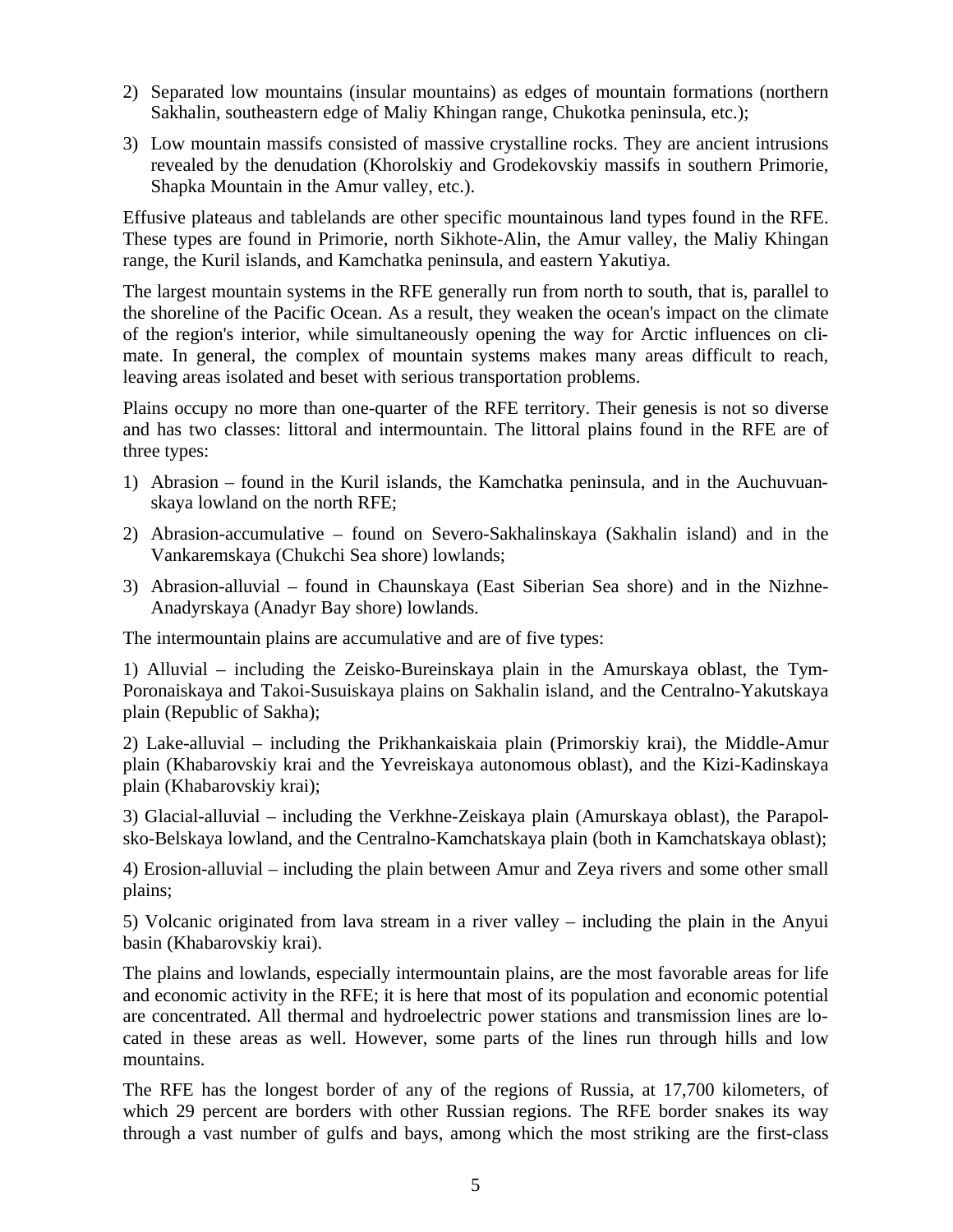Avachinckiy bay in Kamchatka, the gulf of Sovetskaya Gavan in Khabarovskiy krai, the bays of Zolotoi Rog and Wrangel, and the gulfs of Nakhodka and Pos'et in Primorskiy krai. The region also has a huge ocean shelf with vast and diverse biological, fuel, energy, and mineral resources.

The specific geologic history and the contemporary tectonics of the region gave rise to the current high seismic activity in the RFE. A large part of the region belongs to zones with intensive shifts in the earth's crusts and with frequent earthquake shocks of 5.0 and higher (on the 9.0 Richter scale). The eastern edge of Kamchatka with the city of Petropavlovsk-Kamchatskiy, the Kuril islands, and the extreme northwest of the Amurskaya oblast belong to a zone exposed to destructive earthquakes (sometimes measuring over 8.0 in magnitude).

The RFE is abundant in fresh water. There are many large rivers and lakes in the region. Most of the rivers in the RFE belong to two world hydro systems: the Amur River, which flows to the Sea of Okhotsk, and the Lena River, which flows to the Arctic Ocean. These large rivers are wide, often 1 km and more in breadth, and as a result special infrastructure is required to cross them with transmission lines. For example, line passages across the Amur River near Khabarovsk City are more than two kilometers long.

#### *Climate*

Running from the Arctic Circle in the north to a latitude in the south that is considered subtropical, the RFE has very diverse solar energy conditions. This in turn causes the huge differences in the RFE climate from north to south. The vast conjuncture of the land and the ocean, stretching from the northeast to the southwest, also has an impact on humidity and precipitation. To this must be added the role of mountainous areas, which affect the flow of air masses. As a result, the RFE climate is extraordinarily diverse. As a rule, there is a general tendency for humidity to increase from west to east and for temperatures to rise from northwest to south-southeast.

In the shore areas along the Pacific Ocean, the climate is characterized by high humidity virtually year-round, along with a cool spring-summer-autumn and a relatively mild winter. The eastern part of the Magadanskaya oblast and the Chukotskiy autonomous okrug, the entire territories of Primorskiy and Khabarovskiy krais, the central and eastern parts of Amurskaya oblast, and the western and central part of Kamchatskaya oblast are all dominated by a monsoon climate. Winter here is cold and relatively dry, with the climate shaped by the powerful Central-Siberian anticyclone. Spring is prolonged and cool; summer, which is humid and moderately warm, is dominated by the monsoons of the Pacific Ocean. Autumn is usually warm and dry. Most of the precipitation (up to 70 or 80 percent) comes during the warm seasons of the year. As a result of such this precipitation distribution, spring floods are not common, and there are often high summer floods (up to 8 meters over the mean level on Amur River near Khabarovsk city).

In the Kolyma areas of the Magadanskaya oblast, in the western part of Amurskaya oblast, and throughout the territory of Yakutiya the prevailing climate is continental, with a short but relatively warm summer and a long, severe winter. The climate in these areas has relatively little precipitation, especially in the plains and lower mountainous areas, with the winter bringing little snow. Here, in the northeast of Yakutiya, is Oimyakon, the extraordinarily frigid band of the Northern Hemisphere where the absolute minimum air temperature reaches –71 degrees Celsius.

A distinctive feature of the entire territory of the RFE is its insufficient supply of heat for the air and, especially, the soil. As a result, almost 90 percent of the regional territory is covered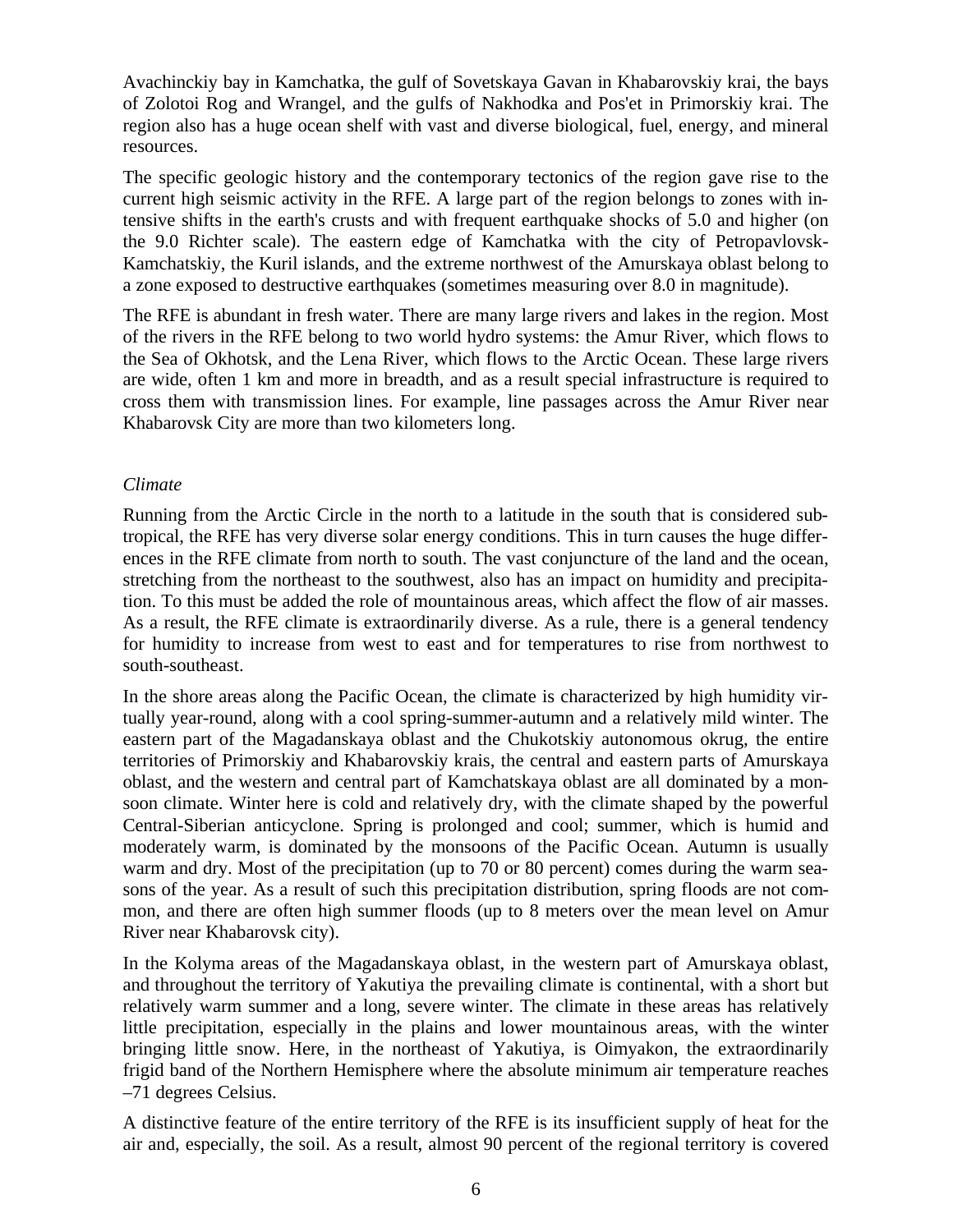in long-term permafrost. In addition, the soil in the remaining territory suffers from prolonged seasonal freezing.

In the summer and autumn the southern part of the region is in a zone subject to typhoons from the Pacific Ocean, which cause very strong winds and frequent, sometimes catastrophic flooding.

From north to south, the territory of the RFE is divided into arctic, subarctic, and temperate zones. The borders of these zones, however, do not follow longitudinal lines but form amazing curves and twists. The complexities of the topography produce a great diversity in the microclimates of specific areas in the RFE. It is not uncommon for these to produce climatic inversions in various forms, which can be used economically to extend the agriculture to the north. Annual precipitation and temperature ranges in different areas of the RFE are shown in Table 1.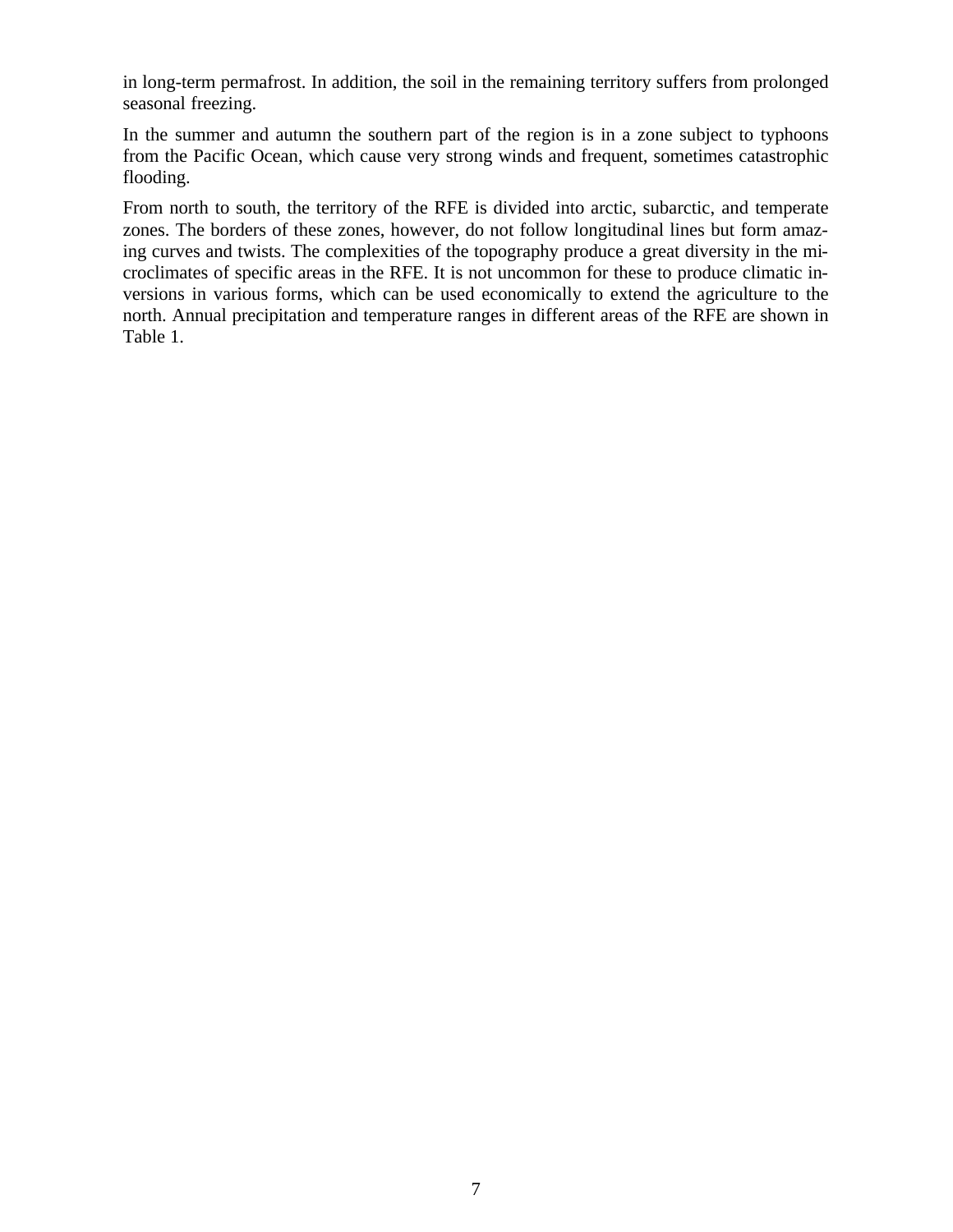| Territory                     | Average Air Temperature (Celsius) | Average Precipita- |           |
|-------------------------------|-----------------------------------|--------------------|-----------|
|                               | January                           | July               | tion (mm) |
| Sakha Republic (Yakutiya):    |                                   |                    |           |
| northern part                 | $-38-50$                          | 1115               | 140290    |
| central part                  | $-38-43$                          | 1819               | 190235    |
| southern part                 | $-28-34$                          | 1719               | 240510    |
| Yevreiskaya autonomous oblast | $-21-26$                          | 1821               | 500800    |
| Chukotskiy autonomous okrug   | $-11-34$                          | 514                | 200400    |
| Koryakskiy autonomous okrug   | $-24-30$                          | 1014               | 300700    |
| Primorskiy krai:              |                                   |                    |           |
| northern part                 | $-13-30$                          | 1421               | 6901,170  |
| southern part                 | $-10-21$                          | 1521               | 5301,050  |
| Khabarovskiy krai:            |                                   |                    |           |
| northern part                 | $-19-40$                          | 1018               | 380920    |
| central part                  | $-18-34$                          | 1219               | 475980    |
| southern part                 | $-14-28$                          | 1421               | 6351,020  |
| Amurskaya oblast:             |                                   |                    |           |
| northern part                 | $-28-34$                          | 1619               | 300830    |
| southern part                 | $-24-31$                          | 1821               | 450750    |
| Kamchatskaya oblast           | $-11-25$                          | 1216               | 6001,100  |
| Magadanskaya oblast:          |                                   |                    |           |
| northern part                 | $-24-28$                          | 36                 | 200300    |
| central part                  | $-38-48$                          | 1416               | 200 350   |
| part near the Sea of Okhotsk  | $-19-23$                          | 1213               | 200500    |
| Sakhalinskaya oblast:         |                                   |                    |           |
| north of Sakhalin island      | $-17-25$                          | 915                | 6701,115  |
| south of Sakhalin island      | $-8-17$                           | 916                | 7001,180  |
| Kuril islands                 | $-6-7*$                           | $917**$            | 6001,200  |

**Table 1. Temperatures and Precipitation in Individual Areas of the RFE**

\*February

\*\* August

Source: The Russian Far East, 1994.

The permafrost and the seasonal soil freezing encountered in the RFE require impose additional demands (on designs and materials) and costs on the construction of buildings and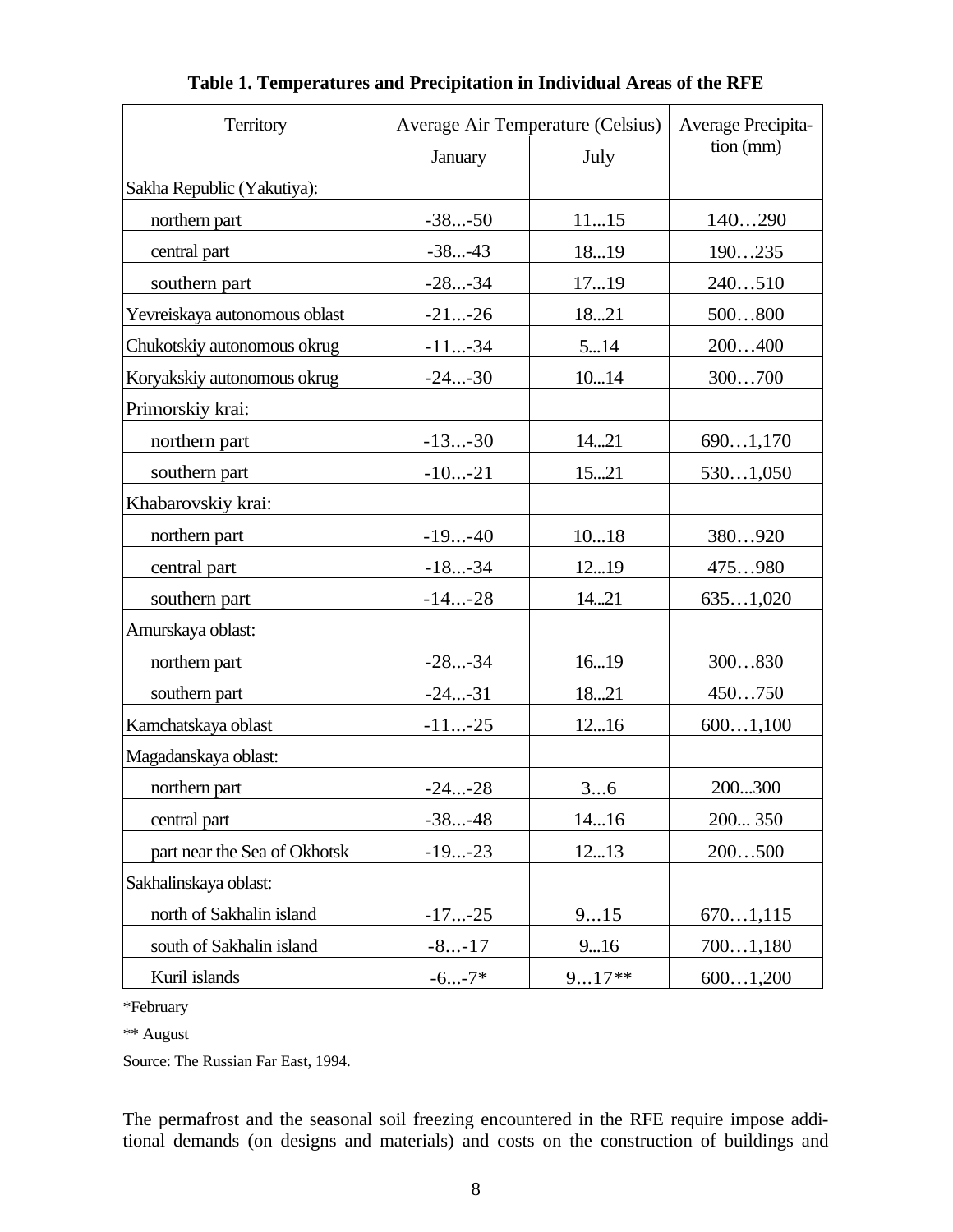power lines. The frequency of typhoons demands additional strengthening to enable structures to withstand extra strong winds and floods. Wet snow and ice adhering to wires, especially in the coastal areas, also must be considered in building and power line engineering

## *Vegetation and Soils*

The RFE vegetation types are represented by six clearly defined zones, which are characterized below from north to south (these zones are shown in Figure 1).

The northernmost zone is the Arctic Desert Zone, which has practically no vegetation or soil. This zone includes some islands in the Arctic Ocean.

The next zone to the south is the Tundra, which encompasses the islands and the narrow band of the shoreline along the Arctic Ocean, forming a relatively thin band in Yakutiya but a significant expanse in the Chukotskiy and Koryakskiy autonomous okrugs. It has a soil and vegetation cover, more or less, where lichens and mosses predominate. The plants are usually only a few decimeters tall, and are rarely greater than three meters in height.

In the next Forest-Tundra Zone, the tundra type of vegetation plays a significant role in shaping landscapes, but the typical large-trunk forests are developed to a small extent in this zone, and are found primarily on the floodlands of large rivers. These large-trunk forests consist of poplars, willows, and chosenia (Chosenia arbutifolia). Along with dense forests there are also stretches of light, sparse woods. The most widespread forest type, in terms of area, are scrub cedar forests. The soils in this zone are marshy, peat, and podzol-peat.

The most widespread area in the RFE is the zone of coniferous forests, or Taiga, which is covered by dense forests. The Taiga extends as a broad belt approximately between 70 and 50 degrees of north latitude. The northwestern and western part of the zone is dominated by larch and pine forests; the eastern and southeastern areas – by firs and spruces. Groups of all varieties of trees overlap here, producing mixed forests. This is one of the most extensive forests on the planet. The soils are podzol, peat, and peat-gley, with brown-taiga soil dominant in the south. The Taiga Zone usually is divided to three subzones: North, Middle and Southern Taiga.

South of the taiga is the Zone of Mixed Forests. This is an intricate mixing of floras, including coniferous and broad-leaved trees and a luxurious development of bushes and liana. The forests are structurally complex and productive; they naturally contain up to 700–800 cubic meters of wood per hectare when mature. The flora of the zone includes many valuable plants, including such indigenous species as ginseng, eleutherococcus (so called Siberian ginseng, Eleutherococcus senticosus), aralia (Aralia spp.), and others. The main types of timber are Korean cedar (Pinus koraiensis), spruce, fir, ash, oak, linden, maple, elm, nut-tree, cork tree (Phellodendron amurense), birch, and aspen. The soils are brown and brown-taiga. This is the most economically developed zone of the RFE.

In the southernmost vegetation zone of the RFE, forest tracts are interspersed with open areas of meadowland. This entire Prairie-Forests Zone has been developed; the natural coniferous and mixed coniferous-deciduous tracts have been forcibly transformed into oak, maple, and linden forests. They have lost their value for the logging industry, but their role in the defense and improvement of the soil is immense. The most fertile soils of the region (including the meadows and black soil of the "Amur prairie") are concentrated here.

In mountainous areas, these general description patterns appear not only in north-to-south but also in higher-to-lower altitudes. As a result, the borders of the soil and vegetation zones are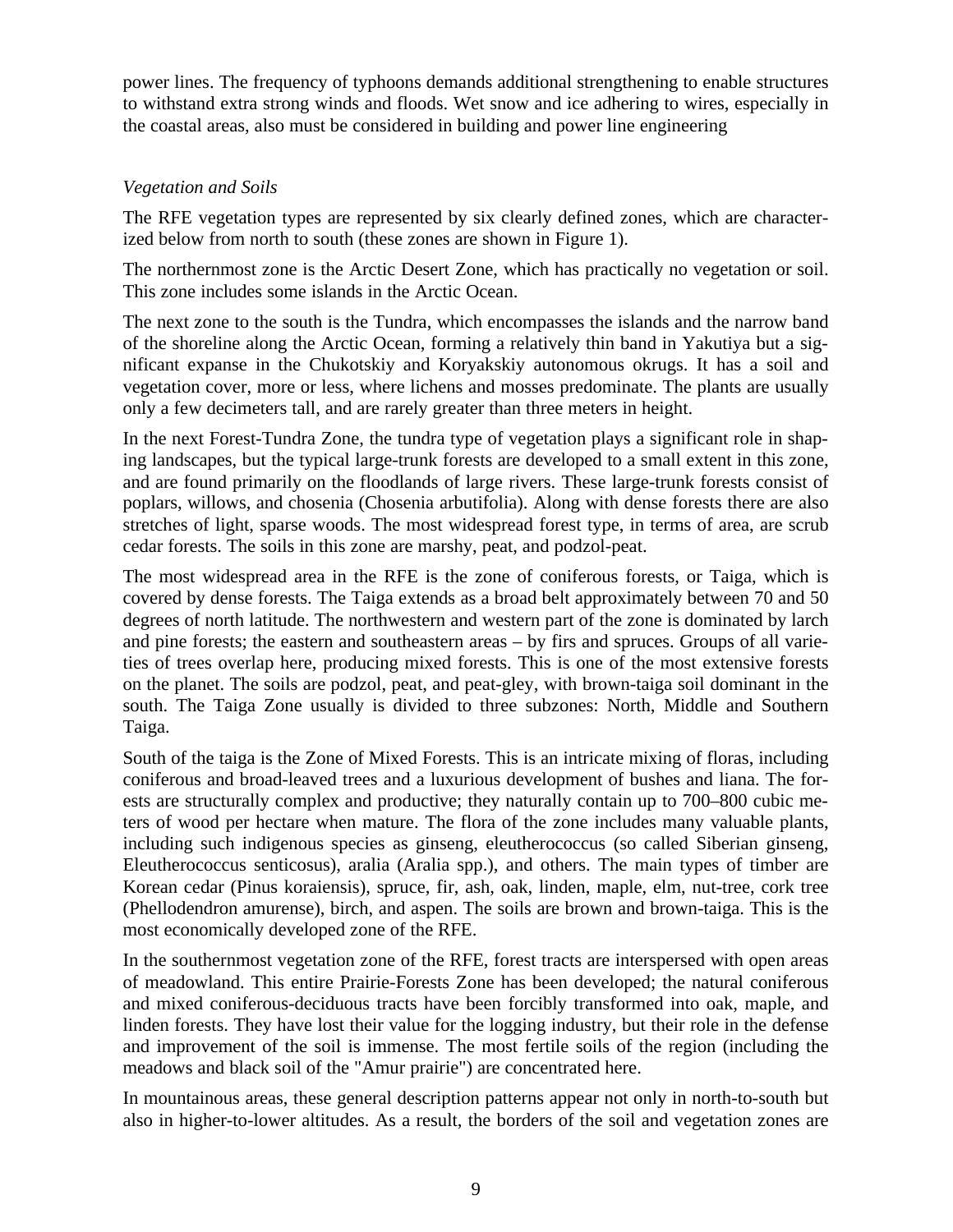highly mixed, with an interpenetration of different types of flora in any one geographic area. All this determines the contrasts and diversity of vegetation in the region.

Plain areas in lowlands, and among low and middle-sized mountains usually are covered with marshes (*'mari'*). This generalization applies especially to the wide valleys of Amur River and its tributaries. The marshes have usually have a solid soil base at a depth of 1–1.5 meters, but still pose significant obstacles for construction, and especially for construction of extensive linear objects such as roads and power lines.

As to international transmission lines, they must be considered on the base of three types of the State frontiers (Figure 3):



**Figure 3. Scheme of frontier types allocation**

Source: author's composition on the base of "Loss of Natural Habitat" (2001).

- 1. The frontier along the wide rivers of the Amur and part of the Ussuri. This frontier stretches out from the southwestern corner of the RFE (the junction of China and the Amurskaya and Chitinskaya oblasts) to the outlet of Ussuri river to the China-Russian border near Lesozavodsk town in Primorskiy krai. Almost anywhere the frontier is crossed will require crossing of the main river channel (about 1 km and more), and will sometimes also require crossing of additional tributaries and extensive marsh belts.
- 2. The land frontier from the point near Lesozavodsk town south to the estuary of the Tumen river. This frontier is represented by hills, low and middle mountain ranges, and small and medium-sized rivers (some dozen meters wide). One part of this frontier (about 70 kilometers) crosses the large Khanka lake.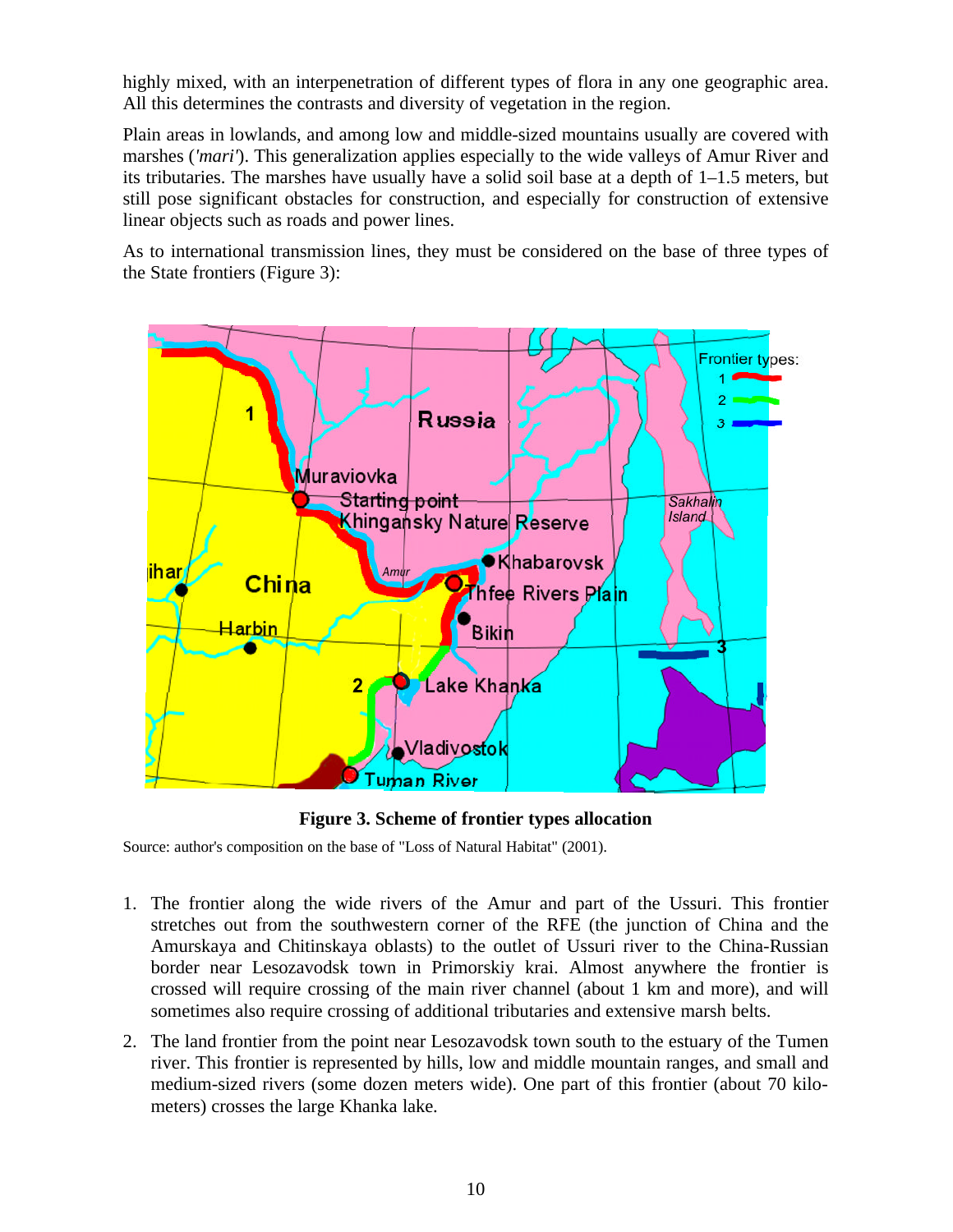3. Laperuz Strait and Kunashir Strait between Russia's Sakhalin and Kunashir islands and Japan's Hokkaido Island. The width of both straits is about 40–50 kilometers. The approaches to the straits on all of the islands are mountainous.

#### **2. Key Environmental Problems and Threats Facing the RFE**

The RFE remains until now a region in which development is still ongoing. Development of the RFE began centuries ago, but steady development with increased intensity began in the middle of 19th century. The current development level differs markedly in the various parts of the RFE . However, the transformation of areas of the RFE from their virgin nature has been excessive in comparison with the level of development resulting from the transformation, because development has generally focused on the use of exhaustible natural resources, and renewable natural resources have often been exploited in an unsustainable manner. The average transformation of the RFE land areas from their natural states is about 40 percent, with a minimum of 25–30 percent transformation in Chukotka and Kamchatka and a maximum of 60 percent transformation in the Yevreiskaya autonomous oblast and in southern Primorie.

Environment disturbances occur in all natural spheres in the RFE, and are caused by all kinds of natural resource use. The discussion that follows focuses mainly on phenomena that are important for energy supply systems.

The widest environmental damage is caused by air pollution (Figure 4). The main sources of air pollution are the power industry and the transport sector. The high shares of total emissions contributed by these sectors are a result of the structure of the local economy (Figure 5). Stationary emission sources are situated in settlements, especially large and middle-sized cities, and along roads that are concentrated in only a part of the total regional territory. That is why, although the RFE covers more than one third (36.4%) of the Russian territory, its share of the air pollutant emissions of Russia was in 2000 only about 1/20th (4.7%) of the total. This statistic would seem to indicate that the RFE remains one of the ecologically "safe" Russian regions. However, this relatively small share of total emissions is applied only to the relatively small territory pollution, and mostly in areas where people live. As a result, some cities in the RFE have air pollution concentrations that are close to the upper level of air quality standards in Russia. Air pollutant problems are particularly severe for some specific pollutants.



**Figure 4. Air pollutant emissions from stationary sources, 2000, thousand tons**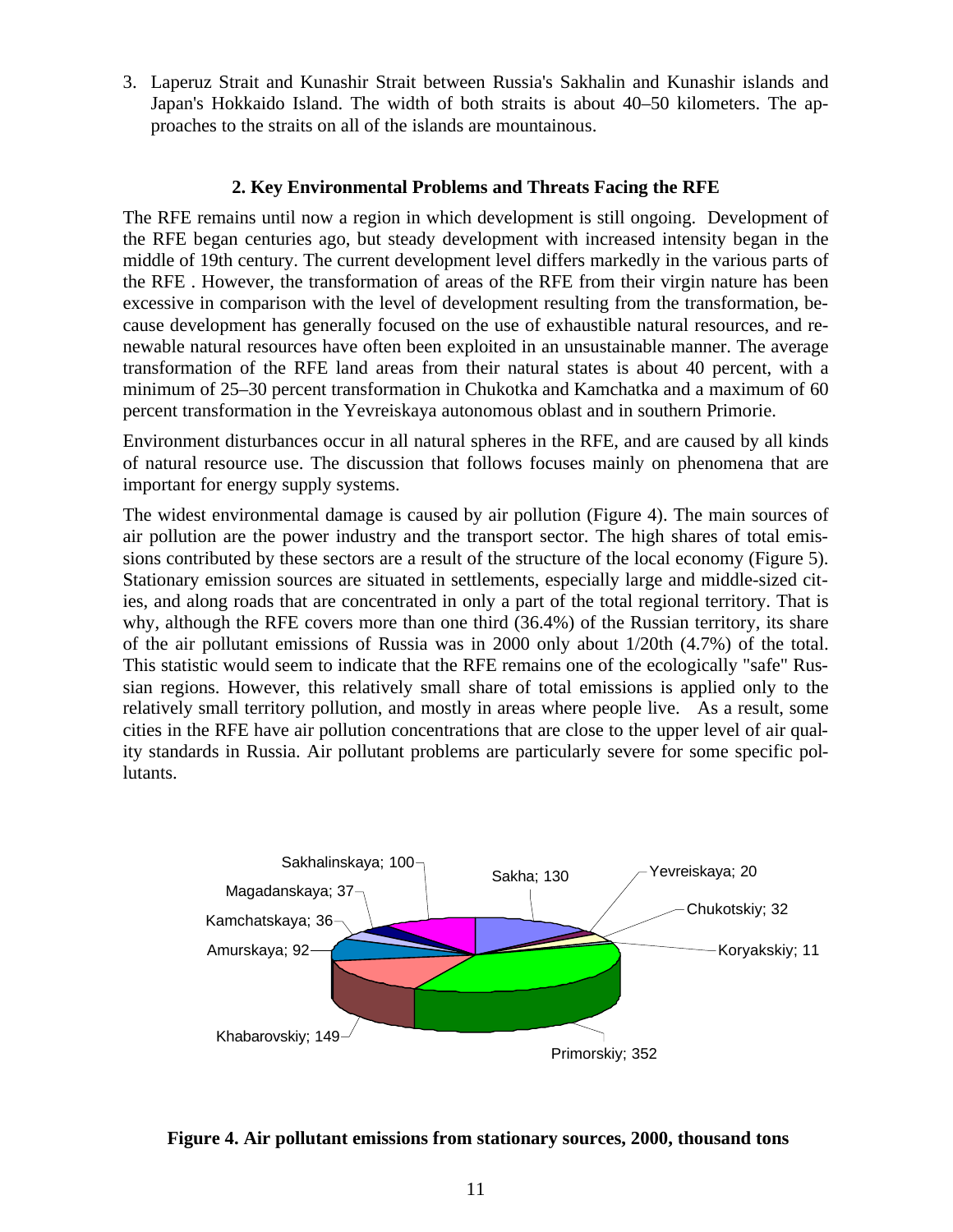Source: Regions of Russia, 2002.

The main air pollutants included in the totals shown in Figure 4 are carbon monoxide, nitrogen oxides, sulfur oxides and carbohydrates. Specific pollutants that constitute small shares of emissions but are very dangerous include (in descending order of prevalence) soot, xylol, compounds of lead, toluol, ammonia, benzol, hydrogen sulfide, benzapilene, and others. An example of the structure of air pollution in one area of the RFE is shown in Table 1a.

| Substance               | <b>Stationary sources</b> |               | Transport | Overall |
|-------------------------|---------------------------|---------------|-----------|---------|
|                         | Total                     | From ener-    |           | Total   |
|                         |                           | getic objects |           |         |
| Carbon oxides           | 16.2                      | 2.9           | 70.6      | 49.3    |
| Nitrogen oxides         | 16.9                      | 28.3          | 11.2      | 13.4    |
| Sulfur oxides           | 24.3                      | 31.0          | 3.3       | 11.5    |
| Carbohydrates           | 3.1                       |               | 13.1      | 9.2     |
| Other gases and liquids | 3.0                       |               |           | 1.2     |
| Hard substances         | 36.5                      | 37.8          | 1.9       | 15.4    |
| Total                   | 100.0                     | 100.0         | 100.0     | 100.0   |

**Table 1a. The Structure of Emission to Air in Khabarovskiy Krai, 2001 ã., percent**

Sources: The 2001 Annual Report of the Khabarovsk Krai's Environmental Department; Khabarovskenergo, 2001.

Causes of excessive pollution in the RFE are:

- Using fuel, especially coal, with high ash and moisture contents, and without significant pre-treatment to improve fuel quality;
- The lack of use of highly effective emissions treatment equipment at power plants and on Russian transport vehicles; and
- The ineffective system of pollution control.

The direct impact of air pollution on energy networks themselves, however, is not high.

The air pollution in the RFE includes a considerable contribution from forest fires that is left out of the official accounting of emissions data, which are shown in Figure 5 The average area affected by fire annually in the RFE is 500.5 thousand hectares (Figure 6). Catastrophic fires, however, occur about once every ten years. These fires do not envelope the entire RFE, but in the provinces where they happen they increase burnt area about tenfold from the annual average. Average forest fires produce a discharge of air pollutants that is about equal to the sum of industrial emissions. The main pollutants from forest fires are carbon monoxide, nitrogen oxides, soot and other particulates that create sometime very thick smoke. During catastrophic fire years, air pollution from forest fires generates real difficulties for the respiratory health of populations.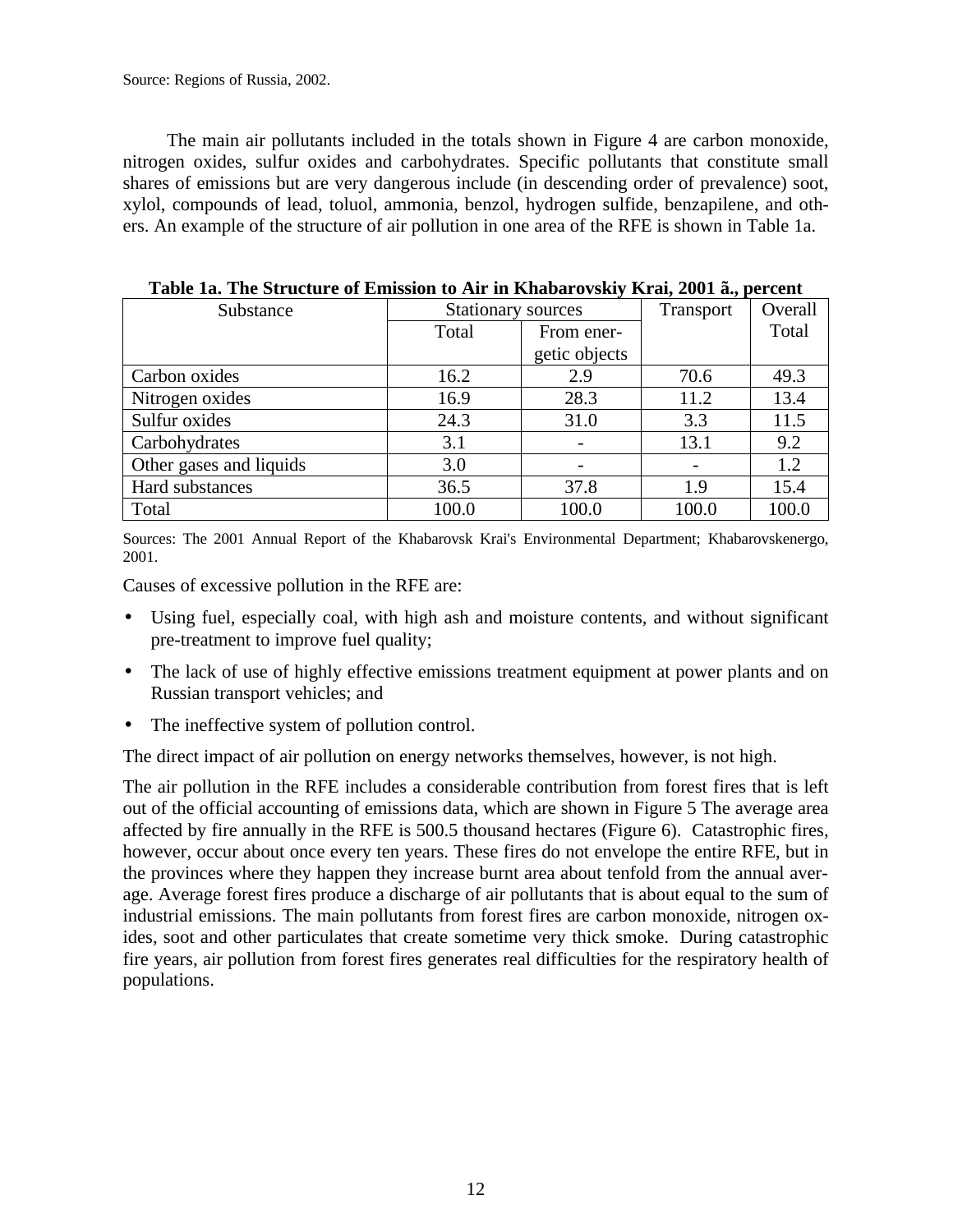

**Figure 5. Structure of air discharge by economic branches, 2001**

Sources: Amurskaya oblast in figures, 2002; Statistical handbook of Yevreiskaya autonomous oblast, 2002; State of Environment and Environment Conservation in Khabarovskiy Krai,, 2002.



**Figure 6. Average annual area of forest fires by province in the RFE, 1991–2000** Source: Database of ERI, 2002

Forest fires are direct threats for power lines, and especially for those medium and low voltage lines that are mounted on wooden poles. Sometimes heavy fires can be dangerous for underground cables as well.

The RFE power complex is not a main polluter of water. The majority of power stations have a recycling water supply system for boilers. Power lines themselves are not polluters in general. There is, however, water pollution produced at the time of line construction, especially in the places where power lines cross rivers and streams.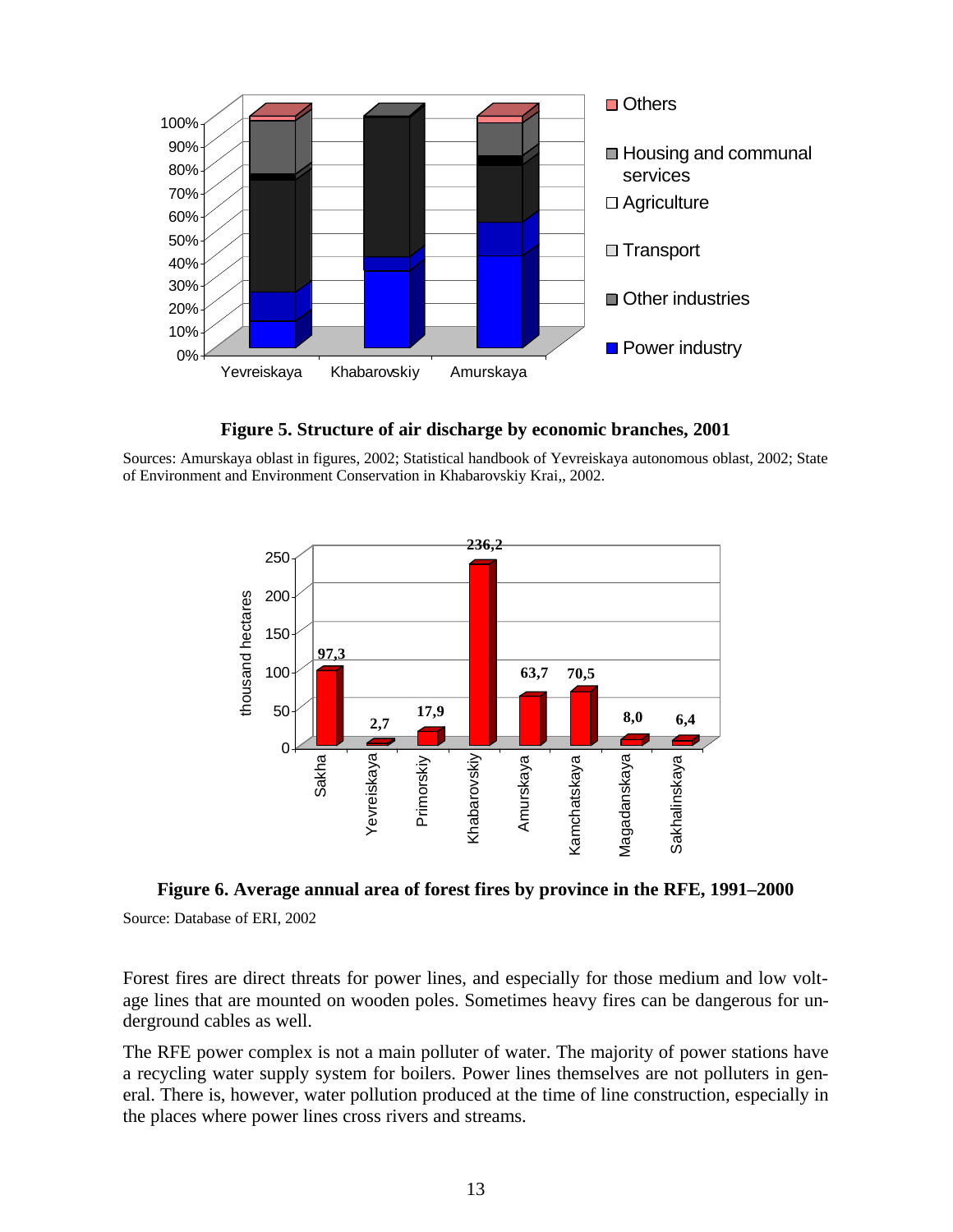A significant water pollution danger is posed by the oil pipeline from north Sakhalin to Komsomolsk-na-Amure city because this pipeline is subject to almost constant breakage and leakage. The situation may become worse if a proposed large oil pipelines is constructed in the southern part of the RFE.

The bodies of water in the RFE remain pure as a whole. At the same time, however, such major bodies of water as the Amur river, Khanaka lake, and some other rivers in the populated southern areas of the region have a relatively high degree of pollution. The population concentration in those areas increases the significance of the pollution levels found.

Some of the big power stations use the water of the Amur River and other polluted sources. The pollution present in these waters creates a danger to equipment and additional costs for the preliminary purification of water prior to its use in power plants.

Another widespread environmental phenomenon in the RFE is soil disturbance. Soil disturbance in the RFE typically does not exhibit the classic pattern of soil erosion with deep ravines and humus layer washing away. In the RFE there are specific erosion forms caused by a prevalence of mountainous relief, low soil depth and a large share of stone pieces (gravel) in the soil structure. The permafrost mentioned above and the long-term soil freezing add to the impacts of soil disturbance. As a result, the soils in the RFE mostly are very fragile and unstable. Hidden interior erosion, degradation, solifluction, transformation of soil after permafrost melting, the transformation of soils to swamps, and other changes are the usual processes of soil disturbances in the RFE. Cutting of forests, forest fires, bog reclamation, and other human activities are major causes of soil degradation and even of direct erosion.

The problem of floods remains to be discussed. Some experts, especially those considered "very green", insist that floods increase after forest cutting in extended. This type of linkage was confirmed for streams and small rivers (Tarankov, 1970; Zhiltsov, 1975). However, the natural flood background in middle-sized and especially large rivers is so overwhelming that it is almost impossible to study the linkage between floods and forest cuttings in these rivers in a statistically valid manner.

 Floods bring damage to power lines annually in the RFE. Flood damage is of concern especially for low voltage lines that were constructed without a proper design.

Forest landscapes dominate in most of the RFE. According the last available State Forest Account (of 1998), the share of densely forested lands consists is 45.7 percent for the RFE as a whole, with the magnitude ranging from 34.0 to 74.9 percent by province, excluding Chukotka, where tundra lands are predominant (see Table 2).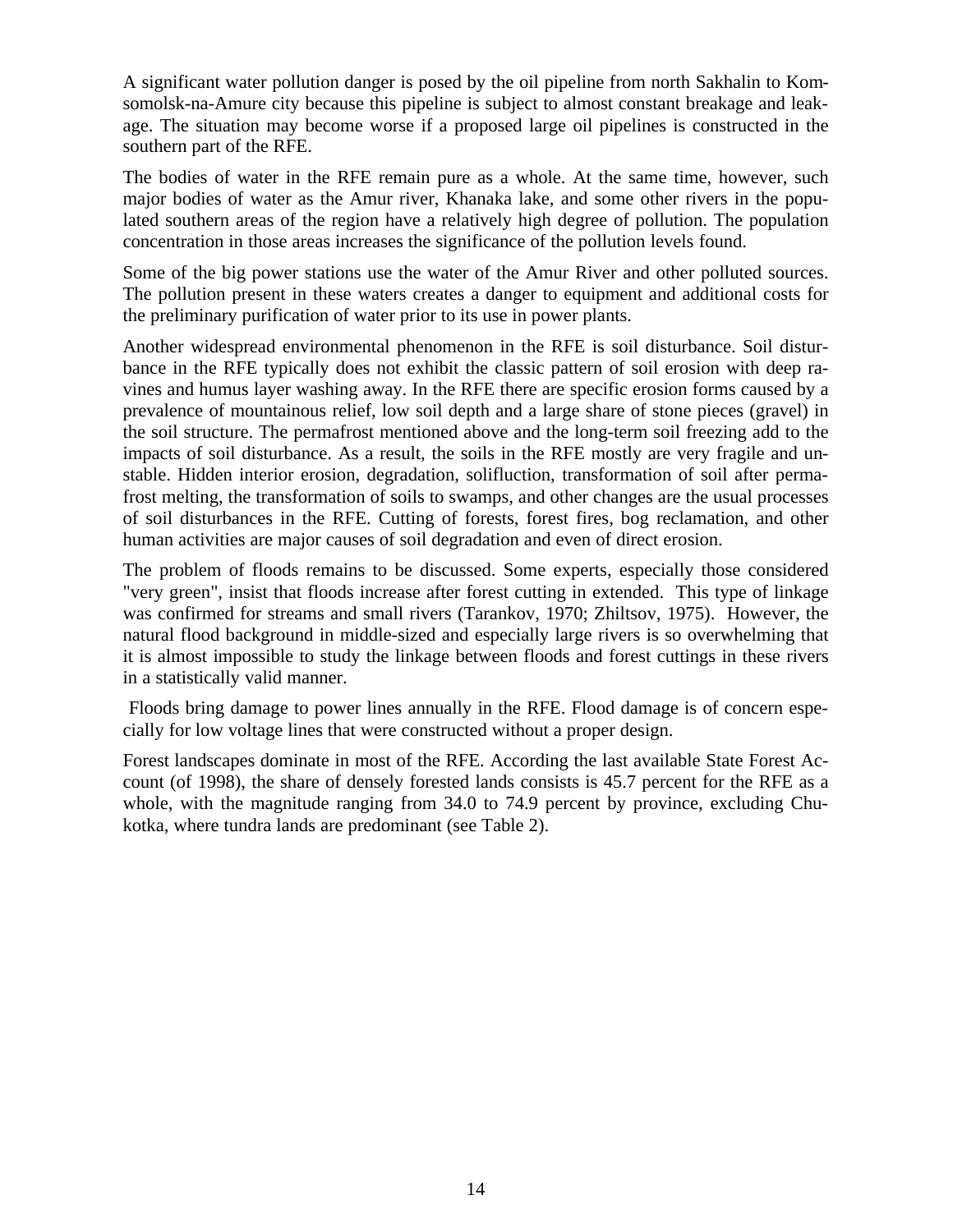| Provinces                 | Territory,<br>thousand $km2$ | Density for-<br>ests, thou- | Forest cover-<br>age of terri- | Protected<br>forests, thou- |
|---------------------------|------------------------------|-----------------------------|--------------------------------|-----------------------------|
| Sakha Republic (Yakutiya) | 3103.2                       | sand hectares<br>144438.8   | tory, percent<br>46.5          | sand hectares<br>31033.9    |
|                           |                              |                             |                                |                             |
| Yevreiskaya auton. oblast | 36.0                         | 1636.5                      | 45.5                           | 377.1                       |
| Chukotskiy auton. okrug   | 737.7                        | 5133.2                      | 7.0                            | 1108.0                      |
| Koryakskiy auton. okrug   | 301.5                        | 10236.9                     | 34.0                           | 9249.7                      |
| Primorskiy krai           | 165.9                        | 12432.7                     | 74.9                           | 3117.7                      |
| Khabarovskiy krai         | 788.6                        | 53724.9                     | 68.1                           | 9213.4                      |
| Amurskaya oblast          | 363.7                        | 23145.1                     | 63.6                           | 2514.2                      |
| Kamchatskaya oblast       | 170.8                        | 9708.7                      | 56.8                           | 3493.0                      |
| Magadanskaya oblast       | 461.4                        | 17746.6                     | 38.5                           | 2263.9                      |
| Sakhalinskaya oblast      | 87.1                         | 5608.5                      | 64.4                           | 1301.7                      |
| <b>RFE</b> Total          | 6215.9                       | 283811.9                    | 45.7                           | 63672.6                     |

**Table 2. Forest Coverage of the RFE Province Territories, 1998**

Source: The ERI database, 2002.

Forests are pivots of the ecological stability of heavy wooded territories. Given the important ecological role played by forests, forest harvesting is considered one of the main ecological threats in the RFE. Forest harvesting does not directly influence transmission line networks. The threat of deforestation, however, constantly compels government in the region to expand the areas of protected forests. During the period of the perestroika and economic reforms (1985–2000), the protected forest area increased in the RFE by 1.5 times. This protected status creates difficulties and additional costs for construction of power lines through those areas.

The extent of other protected areas have been increased as well. Currently the RFE has 25 *zapovedniks* (strictly protected areas) with a total area of 13.5 million hectares, 11 natural parks (11.0 million hectares) and a significant amount of local *zakazniks* (partly protected areas). During the same period of 1985–2000 the total extent of these other protected areas increased by a factor of 2.5 times. It is very difficult to obtain permission for transmission line construction through these areas.

There are many other environmental problems of the RFE (Karakin, Sheingauz, 1988):

- Biodiversity simplification as the territory develops economically;
- Declines in the landscape-stabilizing, hygiene and sanitary functions of ecosystems;
- Decline in and even full loss of the biological productivity of ecosystems, especially agricultural ecosystems;
- Violations of customary appearances of landscapes (a psychological aspect);
- Accelerating depletion of all kinds of natural resources;
- Destruction of habitats of first nation peoples;
- Chemical contamination of agricultural and wild food resources;
- A transformation of hydrological regimes in areas of the territory, especially after fuel and mineral deposit excavation, road construction, and bog reclamation;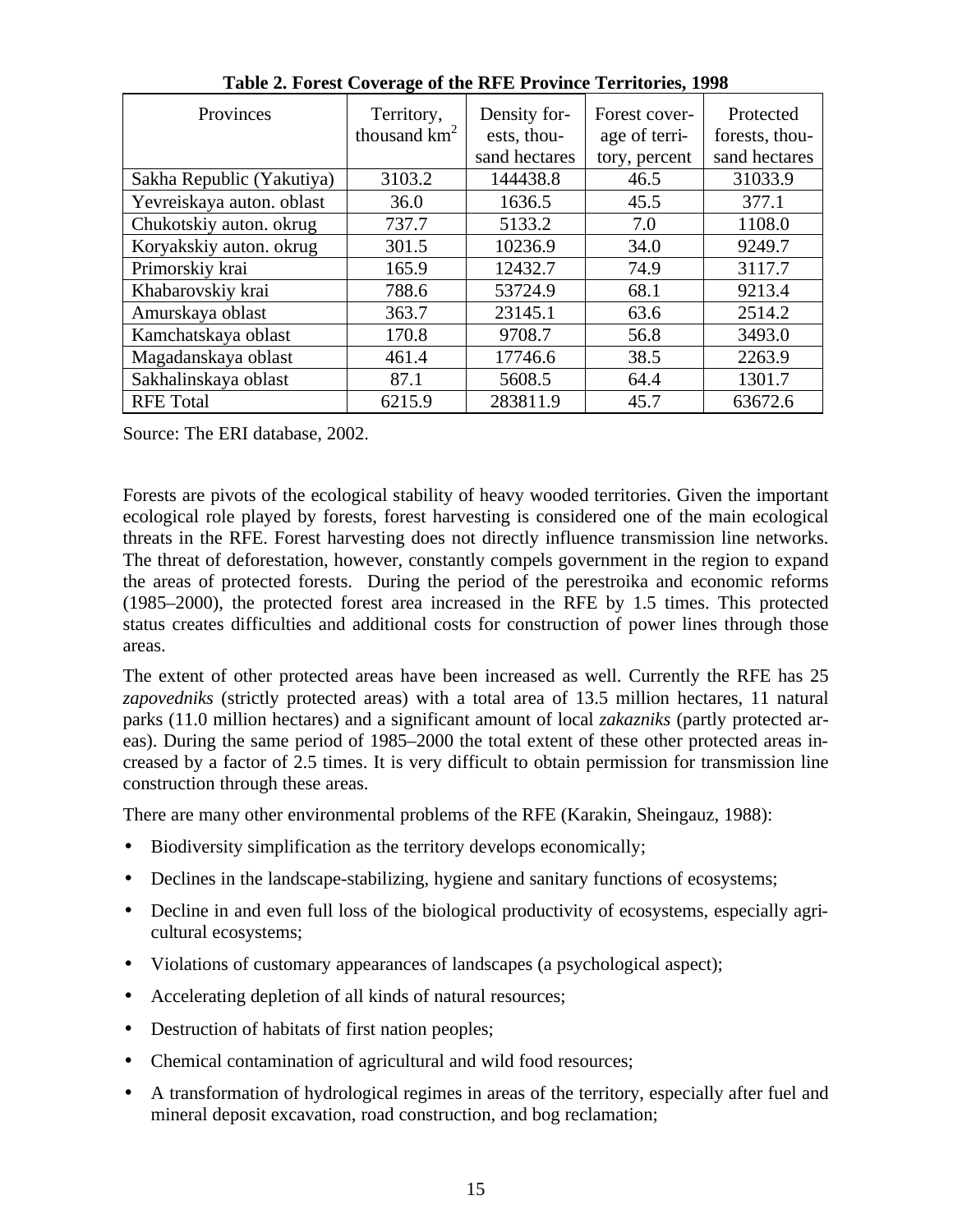- A transformation of biologically productive lands into waste lands in areas around mines, and especially around open pit mines and quarries;
- A transformation of sites around cities and along roads under the influence of a recreation, and declines in the recreational attractiveness not only of those sites but of many other landscapes;
- Microclimate changes around new water reservoirs created by hydroelectric power station construction;
- An increase of potential and actual burning of vegetation, especially forests;
- Reindeer pastures violations by geological prospecting, mining and wild fires;
- The pollution of underground aquifers that are sources of drinking water supplies for many settlements;
- And others.

The environmental violations listed above are not necessarily linked directly with the development of power line grids, but they contribute to an overall situation of transformations of the natural-resource potential. This transformation becomes apparent in different ways; and it accelerates in general with development. The natural environment is changing both quantitatively and qualitatively; it is losing features of virginity that have existed until now; tracts of virgin land are becoming environmentally compromised and disconnected from each other, and other environmental impacts are becoming noticeable.

Of course, the degree and kinds of environment transformations encountered are very different from place to place in a region as vast and diverse as the RFE. Thus there are different levels of acuteness of environment problems in the different RFE provinces and their parts.

The ecological capacity of the RFE, especially of its northern and mountainous areas, is relatively small, and the natural environment has indeed suffered serious damage as a consequence of the development of the territory. Moreover, these areas have enormous significance for preserving the bioclimatic equilibrium of the entire Northern Hemisphere, since they perform a vital "cleansing" role in the general system of circulation for polluted air masses.

Thus, the environmental situation caused by economic activities becomes more and more complicated, demands urgent solutions, and becomes not just an ecological or an economic but a social problem as well. The latter has given birth to a very new Russian phenomenon – the strong public ecological movement. This movement became possible after the establishment of a democratic society and the abolition of State censorship. Now there is a substantial portion of the population involved in non-formal and formal groups in the shape of nongovernment organizations (NGO).

There is no full list of environmental NGOs (envNGOs) operating in the RFE. According to our special investigation within just the Khabarovskiy and Primorskiy krais there are about 80 envNGOs. Within all of the RFE we estimate the number of envNGOs at about 300. These envNGOs make up a common partly formal, partly non-formal network that is linked with the international environmental society. The local envNGOs are very active, and try to involve themselves in virtually any activity associated with the use of natural resources particularly because current Russian legislation gives these groups some corresponding opportunities for intervention. Energy sector infrastructure including power grids are subjects of very rapt attention for these groups. This recent social phenomenon must be taken into consideration when planning any major energy infrastructure developments, and any new projects including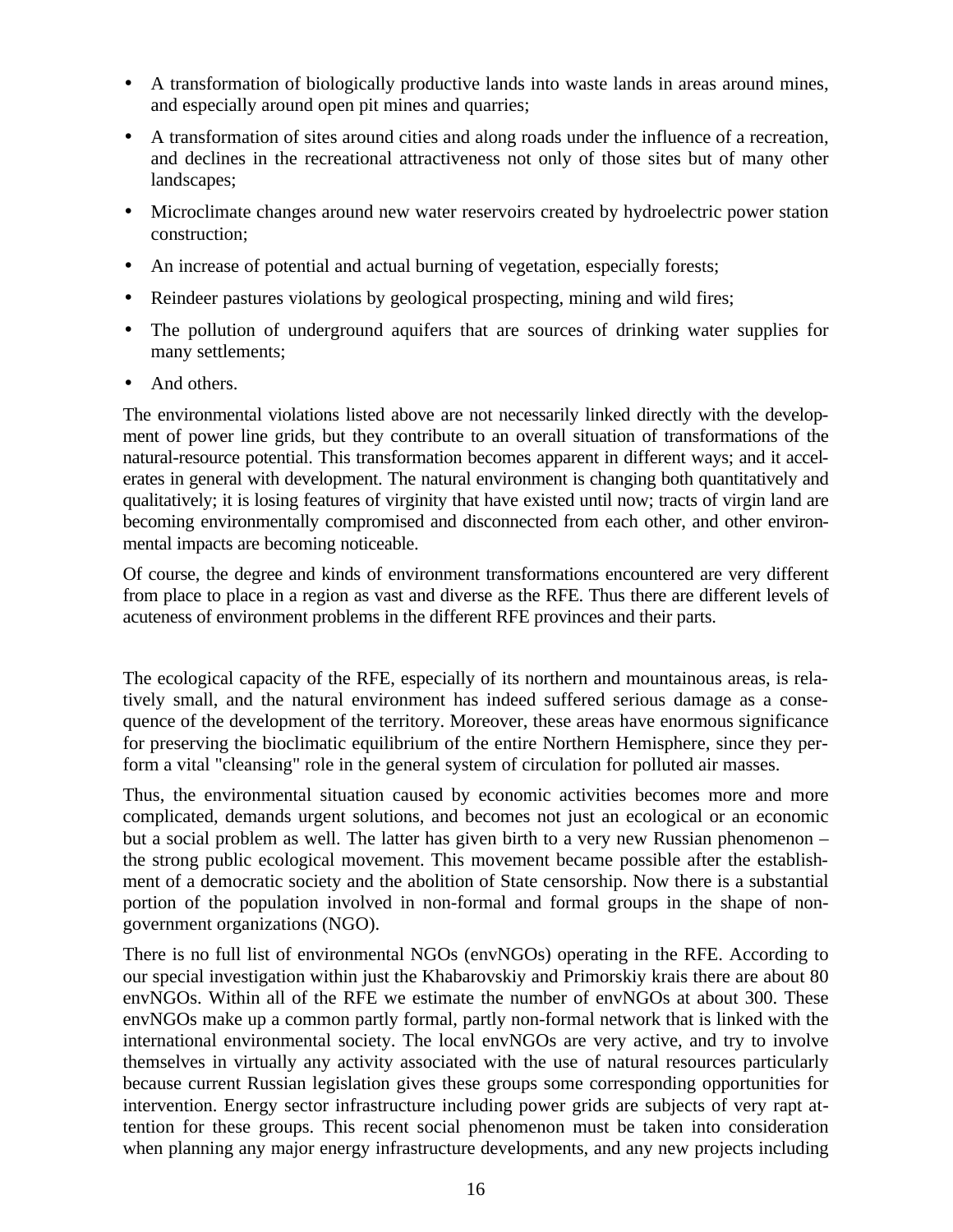power line construction must have a good chapter on the assessment of the influence of the proposed development on the natural environment. Such an environmental assessment must be compiled in any project according Russian laws, but it is worth stressing that environmental assessments must be expected and prepared to undergo meticulous examination by NGOs and in public hearings.

All power plants that are likely to feed international transmission lines (excluding hydropower stations) are confined to cities or their outskirts. These areas are the most populated and the most polluted areas, and face the maximal environmental restrictions. In addition, along all State frontiers there are environmentally protected belts whose use is subject to different degrees of use restrictions and which are of different widths (in some places up to 3 kilometers). International transmission lines will obviously have to cross those belts, and as a consequence the presence of these belts will influence not only the allowed regimes of line exploitation, but also the procedures required to obtain permission for line construction.

An especially complicated situation exists in the southern parts of Primorskiy krai (southward of line Nakhodka – Spassk-Dalniy – Kamen-Rybolov) and on Sakhalin Island. These areas are prospective locations for transmission lines right-of-ways, but at the same time are stuffed with (include many) different protected areas including *zapovedniks* and *zakazniks*.

## **3. Environmental Legislation**

The environment legislation of the Russian Federation includes many federal and local laws, and different normative-legislation departmental and local acts (instructions, manuals, regulations, etc.). The legislation is based on two clauses of the Constitution of the Russian Federation (Constitution, 1993). Clause 42 proclaims a right of any Russian citizen to have a favorable natural environment, and clause 58 requires the protection of nature and the natural environment.

Two laws, "On protection of natural environment" (2002), and "On ecological expert examination" (1995) form the basis of all environmental legislation. These basic laws are supplemented with more specific laws about each sphere of nature or field of activity.

The main body of specific laws is the Land Code, which contains the special chapter 2 "Land Protection". Other laws – the "Forest Code" (1997), the "Water Code" (1995), "On Free Air Protection" (1999), "On Animal Kingdom" (1995), and "On Depth" (1995) – either are devoted mostly to a protection of corresponding natural resources or include special chapters and clauses about protection and conservation. It is amusing but maybe at the same time very symptomatic that a law on the most uncontrolled resource – fish – is absent.

The number of laws on fields of activity is smaller. Primary them are "On Strictly Protected Natural Areas" (1995), and "On Territories of Traditional Nature Use of Small Indigenous Peoples of the North, Siberia and the Far East of the Russian Federation" (2001).

There are also a large number of indirect laws that influence protection of the natural environment. The most significant of these are "On Common Principles of Local Self-Government Organization in the Russian Federation" (1995), the "Tax Code", the "Budget Code", "On Payment for Land" (1991), "On Production Share", "On Land Delimination" (2001), annual budget laws, and others. These laws add power to, or sometimes restrict, the force of the basic environmental laws.

Federal laws are interpreted in detail and adjusted to local conditions in many provincial acts. Some of these acts are more or less comprehensive, such as, for example the "Forest Code of Khabarovskiy Krai". Others are devoted to very specific decisions. Local acts have two main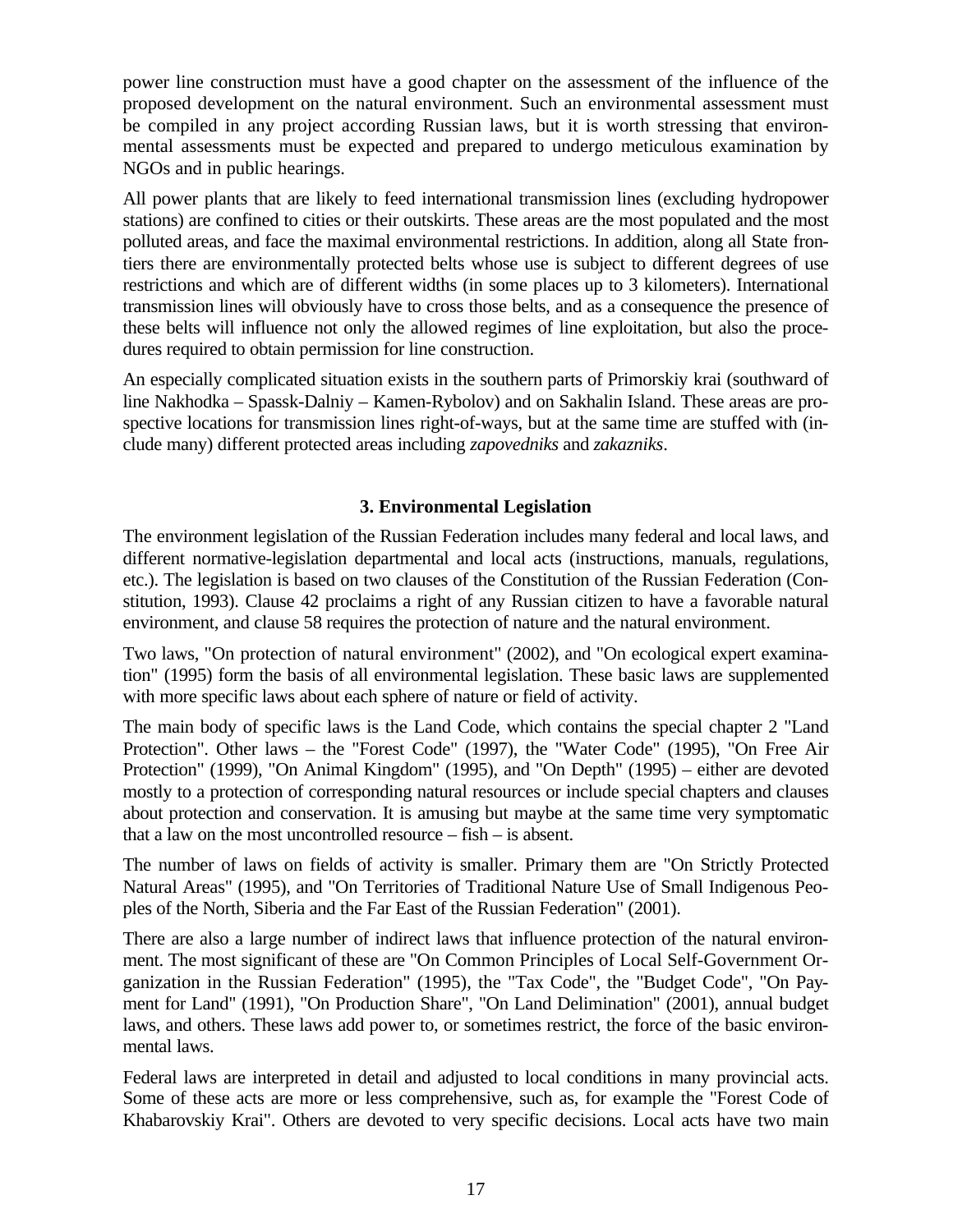forms – provincial laws and governors' decrees. In any case they cannot be very independent because they must strictly correspond to federal laws.

Federal laws are also developed and elaborated in many Federal Government decrees and countless numbers of ministries' and other departments' instructions, regulations, manuals, etc. These elaborations mostly consider mechanisms and norms of law implementation, and very often have more influence on the real management of the environment than do the environmental laws themselves.

In general, the impact of national and regional legislation on the natural environment and on natural resource use depends on both the activity of federal governmental bodies and on the desires of the population, especially NGOs, to conserve and to increase the environmental wealth. These popular and NGO-led initiatives are often not coordinated, and frequently pursue interests of not only different but adversarial groups. These efforts are partially responsible for the numerous gaps and contradictions of the current legislation on nature conservation and on natural resource use.

A set of the most democratic principles of federal – regional cooperation and a division of power for all aspects of an environmental protection was defined in the law "On Protection of Natural Environment" (2002) including:

- A unified system of payment for resource use is applied for all natural resources;
- A compensation approach for the natural resource management;
- Requirements for the regeneration of resources;
- Prohibitions concerning involvement in the trade of rare and threatened species; and others elements.

All subsequent laws related to natural resources are inferior to this law in terms of their logic, consistency and coordination. Nevertheless, many acts contradict both each other and other documents on substantial issues. Moreover, the current legislation also has substantial gaps. For example, the declared principle of payments for the use of natural resources does not have sufficient regulation behind it. As mentioned above, a law governing use of fish resources and the fishery is absent. A basic act on the main principles of natural resource use was not adopted by the State Duma (the lower chamber of the Russian parliament).

Many other natural resource management issues do not have clear and unique explications and regulations at the federal level. Many recently adopted acts (such as the Tax Code, Land Code, etc.) are being undermined by rival groups who are seeking to promote different approaches to the implementation of acts or decisions.

The sectoral legislation at the federal level is fragmented, unstable, insufficiently based on the practice or the experience, and does not meet the requirements and the goals of sustainable development in Russia. For example, the "Fundamentals of the Forest Legislation of the Russian Federation" was adopted in 1993. In 1997 it was replaced by the "Forest Code" and in 2002 the process of replacing the Code was initiated by federal bodies once more.

Provinces whose economies are based on natural resource exploitation attempt to regulate conservation and use of natural resources taking into account the local context. Locally adopted acts have partially filled in the gaps resulting from insufficient federal legislation. In some cases, regional initiatives have preceded federal acts and provide interesting approaches to resolve problems connected with ecological, economic and social institutions. In some cases, provincial regulations made significant contributions to protect valuable territories and resources, respecting at the same time indigenous population interests and economic devel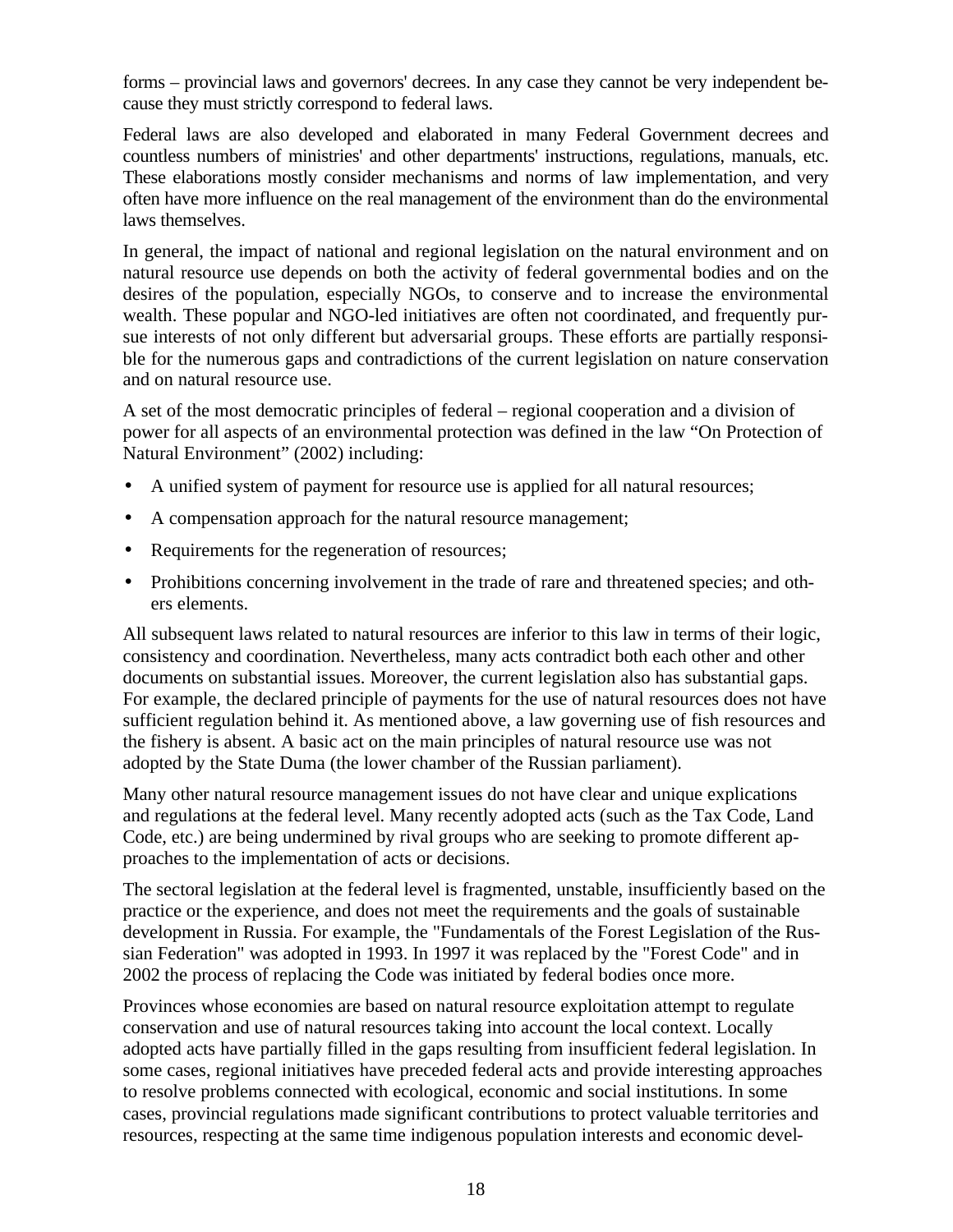opment needs. However, in other cases, regional legislative initiatives contradict the federal legislation knowingly or unintentionally, threaten sustainable development of regions and cause devastating misuse of biological resources. The creation of the natural environmental legislative system of the Russian Federation is continuing; the system remains in flux and is far from completion. This situation creates uncertainty and increases risks of investment.

Relations between environmental legislation and transmission line construction are not completely clear at present. The Law on Environmental Protection identifies electrical objects as dangerous items and requires in common clauses 16, 22, and 55 that their impacts be controlled. The Law on Environmental Protection also contains special clause 40 on conditions for environment preservation during the allocation, designing, construction, reconstruction, installation and exploitation of energy facilities. The Law on Expert Examining does not mention energy facilities specially. It demands, however, a clear and complete examination (an impact assessment) of any project that can affect the environment. It also formulates the conditions for public examination of impact assessments.

Clause 7 of the Land Code divides all Russian lands into 7 categories. One of these categories is "lands of industry, power engineering, transport, communications, radio and TV broadcasting, information and space activities, defense, security and special destination". Chapter 16 of the Code considers the use and protection of those lands. Clause 89 is devoted specially to the subcategory "lands of power engineering", highlighting lands "for allocation of overhead transmission lines, land cable lines, substations, distribution centers and other energetic objects".

The Forest Code does not consider energy or electric facilities specifically. It does, however, contain some important clauses about the transformation of forest lands into lands of another use. Taking into account that the forest land use is the largest land use in the RFE (80 percent of the total RFE territory), the greater part of new transmission lines will likely be constructed through forest lands.

The law "On Territories of Traditional Nature Use" mentions servitudes that allow the possibility for development of transmission lines if lines do not violate traditional natural resource use by indigenous peoples.

The list of laws related to the environmental regulation of energy facilities could be continued, but it is possible to conclude that almost every law on the natural environment or on natural resource use has statements that bear upon the development of transmission lines and/or their operation, and must be taken into account from that point of view.

#### **4. Legalization of Electric Network Construction**

There are five sequential steps necessary to obtain clearance to construct electricity networks in the RFE.

*Step 1.* A feasibility study that outlines main transmission line parameters must be completed.

*Step 2*. Land rights must be obtained. This can be done by two methods:

A. A lease acquired through an auction. Leases are implemented mostly for private enterprises and include outlining of lot boundaries on the map and in the field; the determination of possible kinds of use and existing restrictions; decision-making on the holding of an auction, determination of the auction mode, the setting of an initial price for the lease, the setting of the size of a deposit toward the lease, setting of an auction place and time,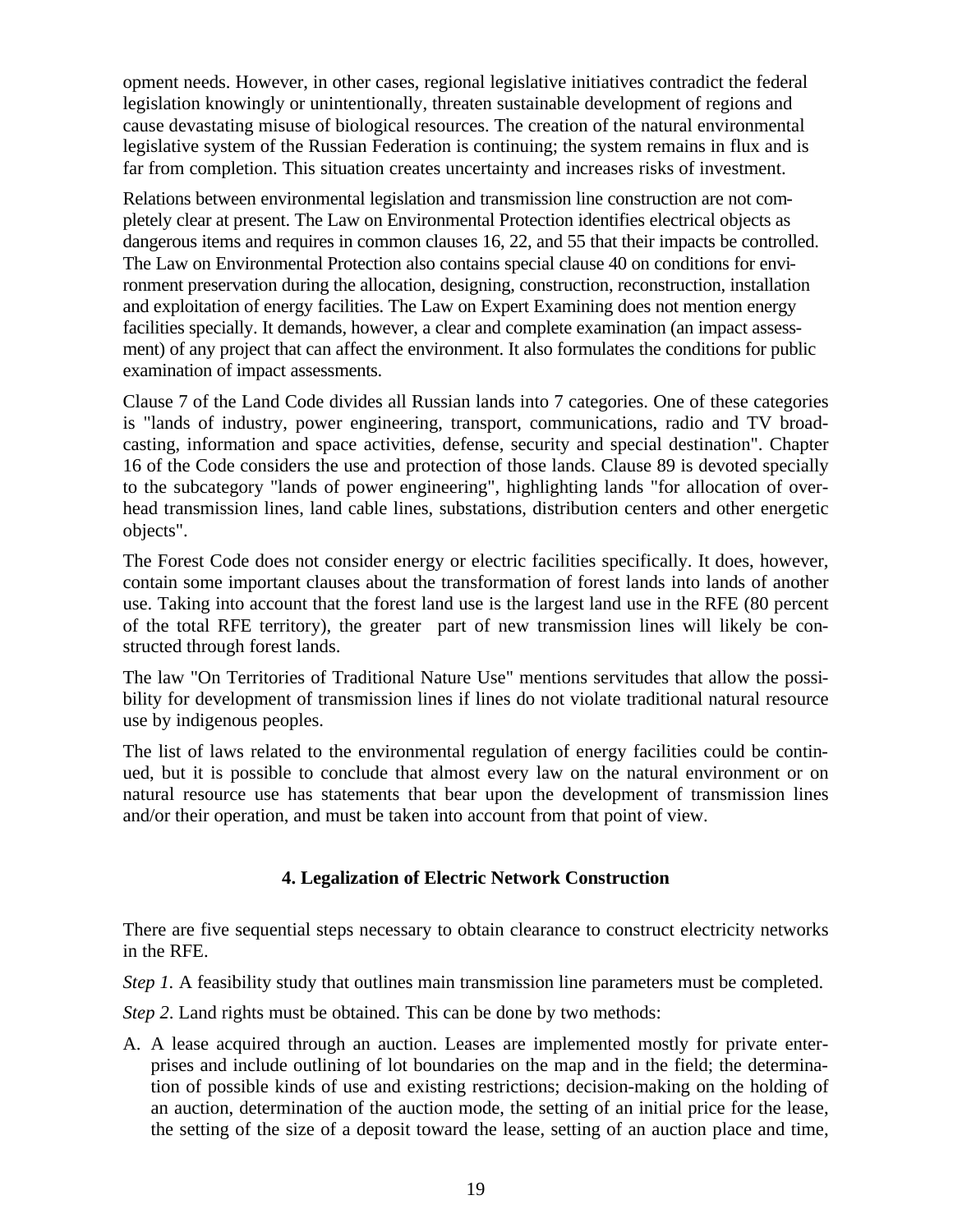and preparing an auction announcement and other publicity; the preparation of an estimate by the State Land Cadastre; an carrying out the auction; drawing up the lease agreement; and the legal registration of land rights.

B. A permanent (termless) tenure. This type of land right is implemented mostly for state and municipal enterprises and bodies, and includes a land lot choice; a preliminary agreement on a lot allocation; outlining of lot boundaries on the map and in the field; the determination of possible kinds of use and existing restrictions; an estimation by the State Land Cadastre; a governor's decision-making on provision of a land lot; and the legal registration of land rights. The State Land Cadastre is the official list that contains description of parameters and characteristics of all land lots, including estimates of their economicfinancial value. A special State Agency that is named *Roszemkadastr* compiles and maintains the State Land Cadastre on an ongoing basis under the principles of the special Federal Law "On the State Land Cadastre", which was put in operation at the end of 1999. As this law was only recently implemented, the State Land Cadastre has not as of yet been fully completed in most of the Russian provinces. Land prices of in State Land Cadastre are calculated based on the official pricelist. These prices are used for the determination of starting prices for auctions. Real market prices, however, including auction bids, are free to change, and can considerably exceed Cadastre prices.

Decisions on lands that are part of aboriginal traditional nature use require preliminary coordination between officials and aboriginal communities.

Under both of the methods of securing land rights, a special commission is appointed to choose a land lot. The commission consists of different experts that represent municipal authorities; the land use directorate; the forest service; controlling bodies of environment protection, construction and architecture, fire safety; the sanitation service; water, fish and hunting inspections; first nation communities, and others.

In the case of forest lands withdrawals (which, as mentioned above, are the most frequently encountered type of lands rights change needed) there is a special legal procedure that is composed of a forest survey, a concordance and an approval by the forest service and land use controlling bodies on the raion (district) and province levels; and agreement with other municipal and province authorities.

All Russian forests are legally classified into three groups: the 1st – fully protected, the 2nd – semi-protected, the 3rd – exploitable forests. A governor's decision on a forest land withdrawal is final for the forests of the 2nd and the 3rd groups. In case of a lot withdrawal from forest land of the 1st group, the final decision can be made only by the Federal Government.

A payment for a forest land withdrawal is calculated using the federal pricelist of "basic prices" that depends on the land allocation, tree species present, and the type of the land transformation (Figure 7).

The pricelist provides prices for two type of the forest land transformation:

- The long-term transformation of forest lands into non-forest lands without withdrawing them from forest land use categories;
- The permanent transformation of forest lands into non-forest ones including transfer of those lands from forest land use to energy land use.

A set of coefficients are used to adjust basic prices for land transformation. These coefficients reflect specific area allocations, protected groups and categories, mountainous slope steepness, the state of the forest cover, and the length of the transformation period of the given lot. As a result, in reality basic prices can be decreased by as much as a factor of 2.2 or increased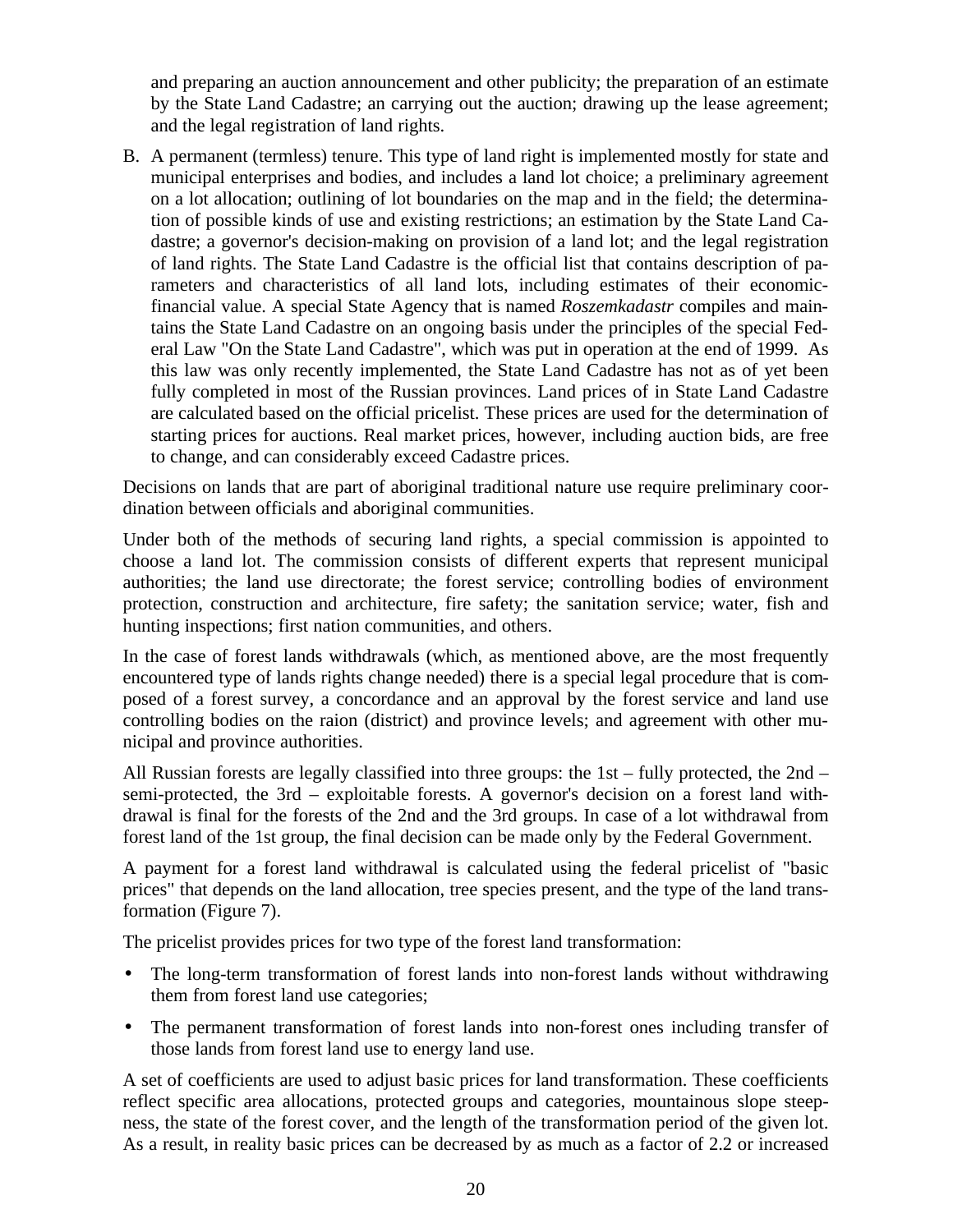by as much as a factor of 39.0. These prices also serve as starting prices in the case of auctions, but in the process of bidding the starting prices can be increased.



## **Figure 7. Basic prices of forest lands in Khabarovskiy krai for different types of the land transformation**

Source: Ministry of Nature Resources of the Russian Federation, 2003.

Prices for transformation of other lands (agricultural, industrial, built-up area) are estimated on the basis of the State Land Cadastre.

The entire process of land allocation requires cooperation among the federal, provincial and municipal bodies that are responsible for natural resources, especially for lands and forests. The process is very complicated, and has many stages and many required concordances. All decisions must go through review by state ecological experts, whose work can be augmented by that of public experts. Only the final federal government's or governor's decision awards land use rights. A refusal to award such rights can be appealed to an appropriate court.

During a month after the signing of a land use decision, a land user must sign an agreement with the municipality, pay a land payment, compensate losses of forestry, agriculture, fishery, hunting and other uses, and register its land rights. The land user obtains rights to begin construction activity only after the legal registration of its land rights. Such activity must be implemented within three years. In the case absence of activity of three years or more, the awarded rights can be officially canceled.

*Step 3.* If construction costs are covered from state or municipal budgets fully or in part, they must be included in the corresponding budget. There is a special procedure for including such funds in budgets, which requires a number of authorizations and is based during a preliminary year. If a construction project will continue for some years, a simplified form of the budgeting procedure must be repeated annually. Each annual fund must be used fully because if it is not used, part of the allocated funds will be charged off and lost.

*Step 4.* Technical project design. The Technical project design phase also requires many types of authorizations, including different inspections and services. After completing these authorizations the design must go be reviewed by the state ecological experts and may possibly be reviewed by public ecological experts and in public hearings. After that, the design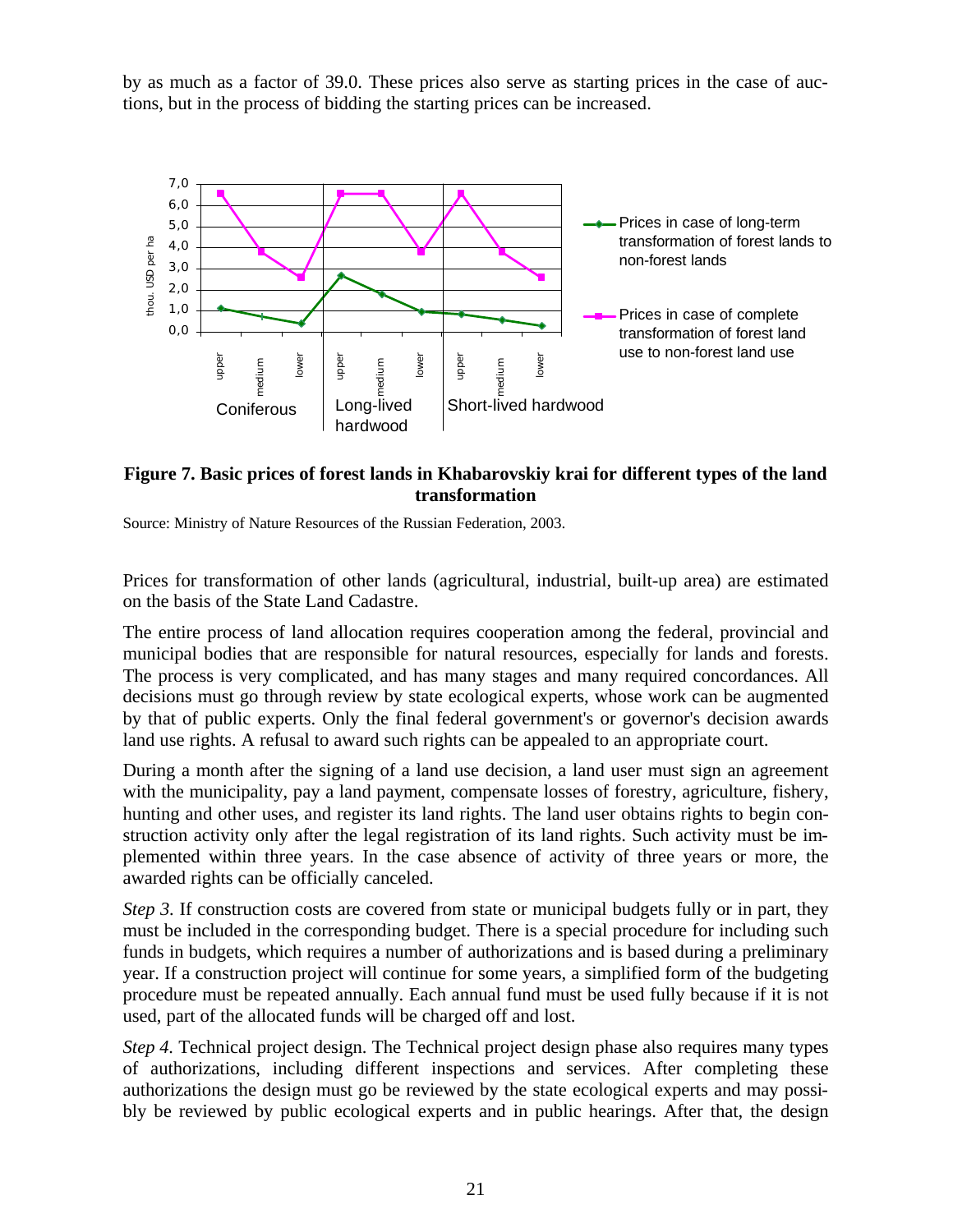must be adopted by the corresponding construction department, depending on the size of the project.

This step can be implemented in parallel with the step 3.

*Step 5.* The construction of the project itself that must be reviewed by the state commission after the project completion, and the project must be registered in the property chamber.

All of these steps are covered by a large number of legislative and so called 'underlegislative' acts, norms, standards, instructions, etc., which together create the very complicate system of the construction legalization that a project must pass through in order to be approved and built.

## **5. Ecological Programs in the Russian Far East**

During the totalitarian Soviet era, all ecological programs in reality were state ones even when they were proclaimed as public. Real and mostly non-governmental environmental programs were launched at the end of 1980s through the beginning of 1990s. It is necessary to recognize that a large fraction of the ecological programs now in place were initiated or strongly supported by native and foreign NGOs and foreign institutions.

Government bodies that control natural resource use and environmental state programs are carrying out their duties with more or less variable success on a continuous basis. There are some functioning environmental programs in the RFE.

The first fully designed provincial program with a scientific background was the "Long-Term Program of Nature Protection and Natural Resource Rational Use of Primorskiy Krai until 2005" (1993). It was adopted by the krai's administration and remains today as the guide to actions in these areas, but was not implemented in widely because adequate corresponding financing for the program was not provided in any of the past years.

Another program of that time – "Program on Reforestation and Forest Protection in 1996– 2010" was put into operation in Khabarovskiy krai. This program also was implemented at a level about 50–60 percent of full implementation. After the catastrophic wild fires of 1998, the program was extended in the form of special program for reforestation of burnt sites.

One of the last and most extensive of the programs approved and implemented is the "Federal Program on Amur Tiger Preservation". This program embraces the southern part of the RFE and includes various preservation measures and financing from the state budget. Unfortunately, most parts of the program are not yet provided with "real money".

The all-Russian program "Forests of Russia" included almost all of the RFE provinces.

As of now, all of these programs have been absorbed by the federal targeted program "Ecology and Natural Resources of Russia (2002–2010)" (Ecology, 2001). This overall program was adopted by the Russian Government and is implemented by the RF Ministry of Natural Resources in cooperation with provincial administrations. It is a large and comprehensive program, and is financed from federal, provincial and private budgets. Many RFE provinces also have local environmental programs. At present, for example, such a program is implemented in the Khabarovskiy krai. Unfortunately, both federal and provincial programs are not fully funded at the levels intended when the programs were planned. For example, in 2002 federal program financing within the RFE was planned to be 1.9 billion rubles, but the actual financing included only 1.7 billion rubles, including 0.7 billion rubles from the federal budget, 0.3 billion rubles from provincial budgets, and 0.7 billion rubles from other sources.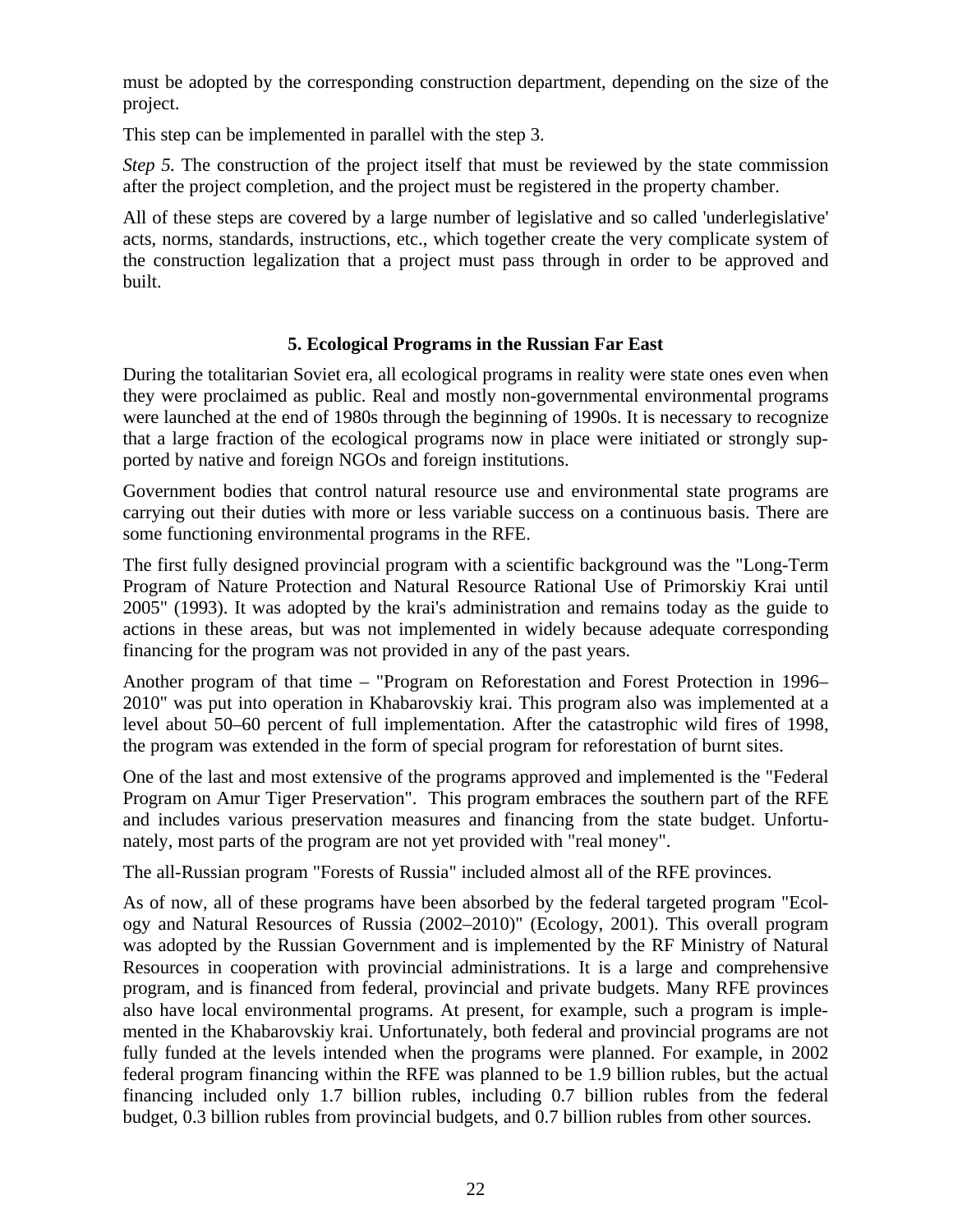It is possible to affirm that environmental programs fulfilled by NGOs are more effective than the state programs. From this point of view, foreign and international environmental NGOs and funds have played an important role for local Russian NGOs coming into being. These NGOs finance ordered projects, allocate grants, help to purchase communication equipment and to pay communication costs, cover costs of trips to environmental conferences, trainings, organize conferences and workshops, and carry out other activities. Some grant rounds directed at stimulating the establishment of local envNGOs were put into practice by the Initiative for Social Action and Renewal in Eurasia (ISAR), the US Agency for International Development (USAID), and other groups. ISAR alone carried out three large grant programs devoted to the creation and support of local NGOs. Foreign government funds were also involved in these activities, including funds from USAID, Canadian Agency for International Development (CAID), and others, however these funds also came to the RFE primarily through NGOs.

Adjacent countries and some international organizations are very interested in promoting conservation work related to the ecological situation in the RFE because of the global role of the region's natural environment. These countries and organizations are ready to invest funds in the ecological stability of the region. These types of investments have been implemented since the end of the 1980s.

One can identify five main foci of foreign and international activities in the ecological sphere of the RFE:

- 1) A "very green", alarmist propaganda and a resistance to the economic development;
- 2) Study, data collection, and dissemination of information;
- 3) Education and training;
- 4) Implementation of real ecological projects;
- 5) Supporting of ecologically sound business projects.

The first focus had its peak of activity in the RFE at the late 1980s – early 1990s. This was a time of ecological information opening in Russia and a liberalization of access to the formerly closed regions, among which the RFE was one of the most tightly restricted The California NGO "Pacific Energy and Resources Center" carried out the special "Siberian Forest Protection Project". Its members brought considerable information, presented many lectures, published many papers, and carried out other activities to prevent the granting of forest leases in the RFE to big foreign logging companies, and in particularly to argue against a lease to one of the biggest US logging companies, Weyerhaeuser, in Khabarovskiy krai. The main idea and main goal of this activity was and is the prevention of development in the territory, and the conservation of remaining virgin areas. Some RFE public persons and organizations helped to carry out these activities, but the ideas were not supported by the majority of the population because most citizens understood that development prevention was equivalent to stopping the local economy, which was very unpopular, especially in the face of economic crisis.

The positive result of the work of NGOs has manifested itself in the attraction of public attention to hot ecological topics and in the extension of the use of the Internet for information exchange.

RFE universities and research institutes mainly work in the area of research, data collection, and information exchange. These activities consist of different types of work: bilateral or multilateral studies including some local and foreign institutions; research projects initiated by local institutions to take advantage of grants awarded by foreign foundations such as The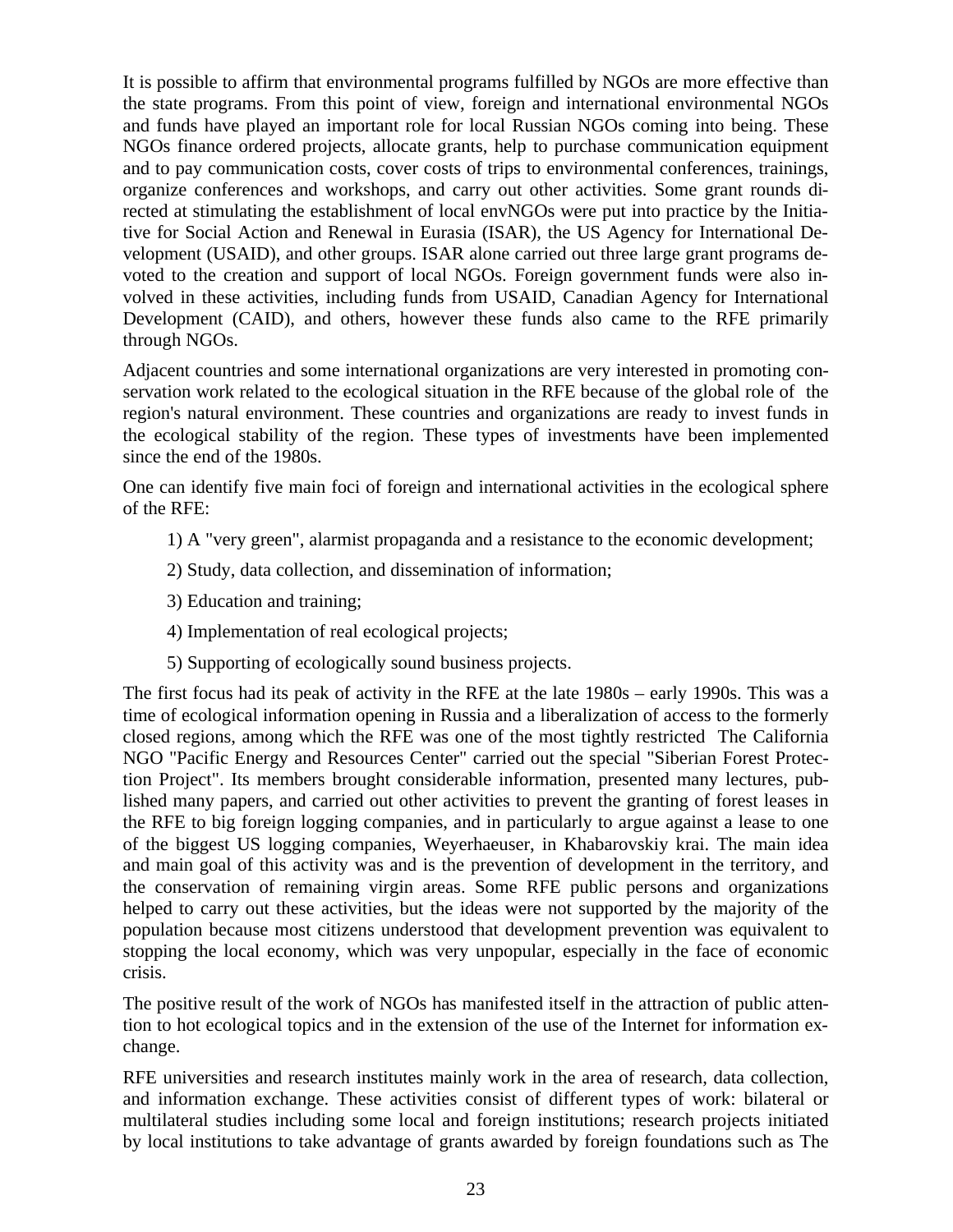John D. and Catherine T. MacArthur Foundation, Eurasia, Soros's Fund "Open Community", the Japan Foundation, the Sasakawa Peace Foundation, and others; training in foreign universities; the interchange of researchers; providing scientific conferences, symposia and workshops; publishing of handbooks, proceedings, monographs and others documents. Sometime these activities have resulted in recommendations either for the common public or for the local authority.

As example of such an activity was the three-year (1993–1996) Russian-China-US project "A Program for the Environmentally Sustainable Development of the Ussuri River Watershed" that was completed with the publication of a monograph and a map. The project consisted of the analysis of the land use situation in the Ussuri River watershed and the formulation of recommendations on land use improvement to promote ecological and economic sustainability. The cost of project was about US \$1.5 million.

A second example of a collaborative project was a three-year project initiated by institutions of five countries (China, Japan, Mongolia, the Republic of Korea, and Russia) for the study of economic cooperation in Northeast Asia. One block of the project was devoted to natural resource use and environmental problems. The project resulted in some international conferences and the publishing of several books (Natural Resources, 1995).

The third direction noted above (education and training) now embraces a wide circle of organizations, most of them municipal or non-governmental. This local focus is one of the main positive achievements of the direction, which has really converted itself into a "grass-roots" system. The kinds of activities undertaken are very diverse. There are special programs in the kindergartens, ordinary schools, gymnasiums, and Lyceums. Other education and trainingrelated activities include radio and television performances, video film productions, publishing of brochures and booklets, and presentation of lectures. The direction widely uses training in Russia and abroad, workshop and seminar activities, student exchanges, and other activities.

Education and training activities are financed by many governmental and non-governmental sources from different countries. These include USAID, the US Information Agency (USIA), the World Wildlife Fund (WWF), the International Research & Exchanges Board (IREX), ISAR, and others. Many of these institutions have grant programs. Especially successful in this field is the ISAR's Program of small grants because it is very flexible and operationally effective.

Possibly the brightest example of the education and training in the environmental area is the longstanding program of publishing the Russian "Zov Taigi" ("Taiga's Appeal") magazine that is prepared by Russian volunteers and financed by international funds. This publication has gained the sympathy of many local readers "who are not hurry up to Hawaii" (the motto of the magazine).

The results of the education and training direction cannot be easily estimated, however it is evident that more than 10 years of effort has manifested itself in a wider and more detailed common understanding of ecological and environmental problems by the local population.

The fourth direction (implementation of real ecological projects) includes some projects that planned and achieved concrete results. Usually these projects attracted the most attention of mass media and are known for the public. As a rule, the projects have been devoted to hot problems. The idea of "flag-species" is widely used. It focuses on the most known species that are under the most danger and are very endemic, such as the Amur tiger, the Far Eastern leopard, the Japanese and Dahur cranes, the Far Eastern white stork, the dikusha-bird (Falcipennis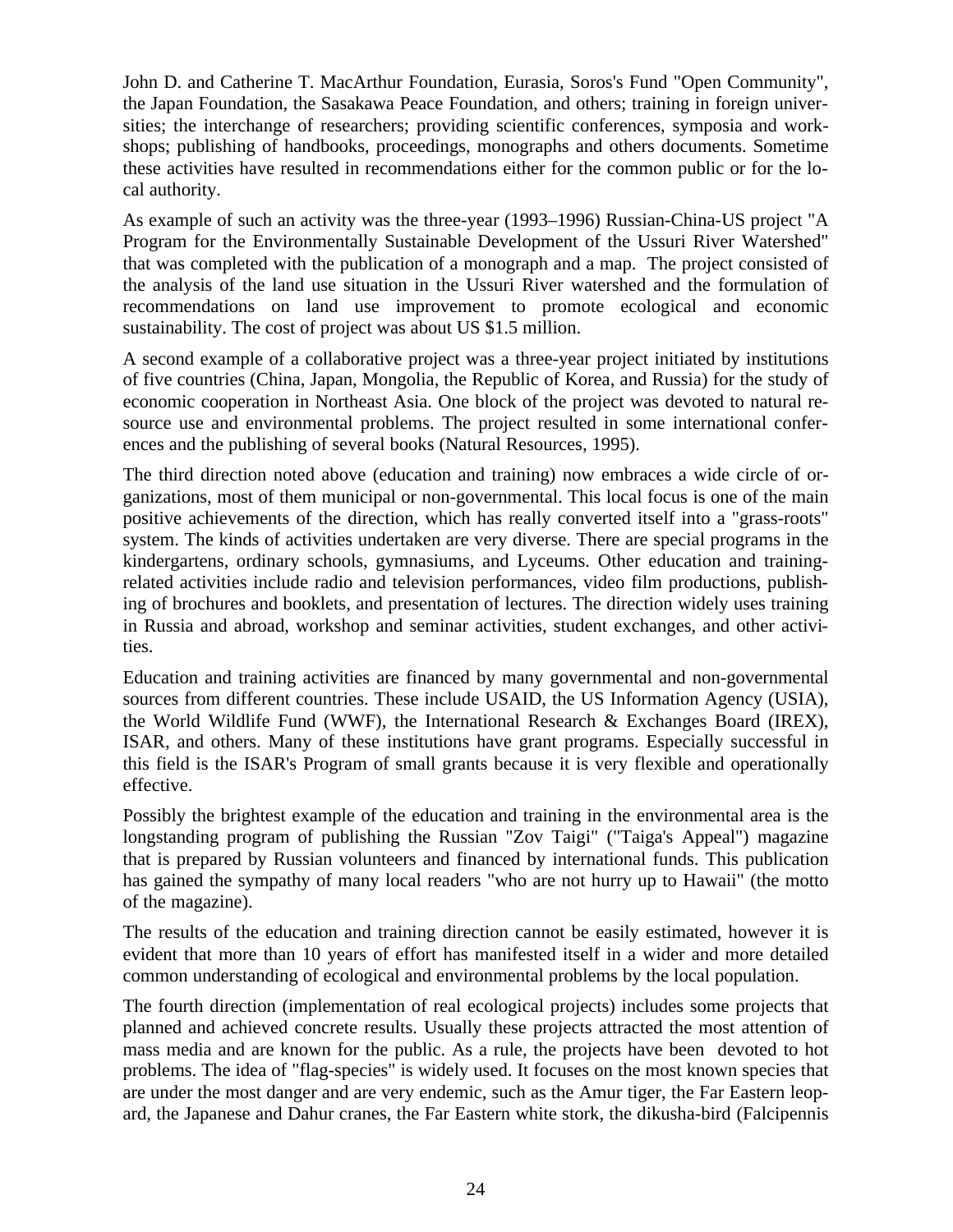falcipennis), and others. Projects of this type have different goals and are realized in the different ways.

One of the most well-known projects with an ecological focus is the program for Amur tiger preservation. In fact, this program has been composed of a collection of projects with different durations, costs, sponsors, and degrees of involvement. Many national and international bodies take part in the program: WWF, the Global Survival Network, the Rhinoceros and Tiger Foundation, the Hornoker Institute (USA), the National Fish and Wildlife Foundation (USA), the Institute of Wildlife (Idaho, USA), Frostburg University (Maryland, USA), the Institute of Wild Animals (Harbin, China), the Korean Society for the Protection of Wild Animals (Republic of Korea), and the Coca Cola Company, among others. Many organizations are involved in the program from Russian side. These include the Wildlife Foundation (Khabarovsk), the Far Eastern branch of the All-Russian Research Institute on Hunting and Wild Animal Breeding (Khabarovsk), the Pacific Institute of Geography (Vladivistok), and others. The program has been successful in reducing or eliminating poaching and trade in poaching-related contraband. A database on methods of trade in contraband was created. Special groups equipped with jeeps and communication means were organized. Each year these groups confiscate different illegal products from dozens of smugglers, products with values of hundreds of thousands of US dollars. It is possible that these groups could form the basis for a future "ecological police" force.

As by-product, the program has helped to cut off the contraband trading of trepang (sea cucumber) and of cabarga (local musk deer) musk glands. There are many other measures used in the program, including propaganda and publications. The total cost of the program was not announced and though it has probably not been formally calculated it is known that the cost of the program amounts some millions of US dollar. The program is continuing.

Perhaps one of the largest ecological programs implemented in the RFE was the Russian-USA "Russian Far East Sustainable Natural Resource Management Project", known also as the EPT/RFE-project (Environment Policy and Technology). This project was organized within the framework of Russian-USA cooperation under the Gore – Chernomyrdin Committee and lasted from 1994 to 1998. USAID has spent about US \$18,000,000 on the fulfillment of the project. The EPT-project embraced the Primorskiy and Khabarovskiy krais. Many Russian and international experts were recruited to work on the project. From the US side the company "CH2MHill International" has been involved, as well as the Harvard Institute of International Development, the US Forest Service, the US branch of WWF, ISAR, and others.

The EPT/RFE-project had three blocks: policy and legislation, forest management, and biodiversity conservation. In the course of the Project the Forest Code of Khabarovskiy krai was developed, the first functional RFE zoning plan for the raion (district) level was designed in Primorskiy krai, and the forest greenhouse complex in Khabarovskiy krai was completed, along with other activities. The EPT-project included also a large portion of training and education support. The project has influenced the local ecological situation.

The EPT/RFE-project has been extended for 2001–2005 as the US-Russian project "Forest" financed by USAID and embracing several RFE and Siberian provinces.

The project "Gassinskiy Model Forest" was put into the practice in Khabarovskiy krai according to an agreement between the Russian and the Canadian Forest Services, and was a part of the world model forest network. The term of agreement was 5 years, 1994–1998. The Canadian side invested 3 million Canadian dollars and provided technical support. The Russian side invested forest area, studies, existing information, organizational efforts, etc. A nongovernmental association was established for project realization. The association united the local Forest Service, the Far Eastern Forestry Research Institute, the Far Eastern Forest In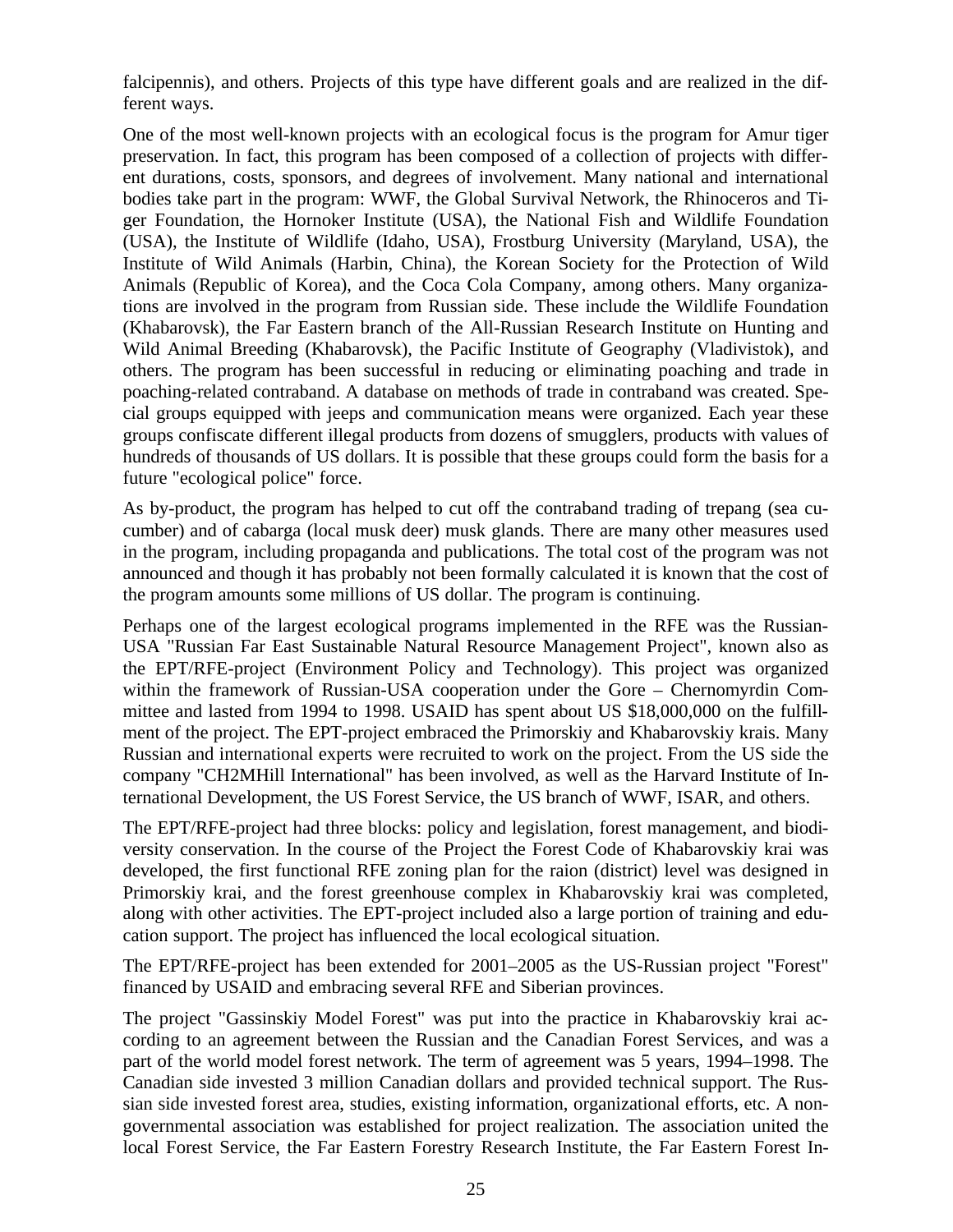ventory Enterprise, the Nanai leskhoz (the local forestry enterprise), and others. The project has resulted in the completion of a high-class survey of the Model forest territory, the design of a development plan, the construction of a modern office building for project administration, and the procurement of equipment. Unfortunately, it is difficult to predict how the further development of the Model forest will take shape without Canadian financial support.

The WWF project "Far Eastern Ecoregion", as a part of the world-wide "Global 200" project, covers many types of ecological activities, including Amur tiger and Far Eastern leopard conservation; the opposition to large forest cuttings (especially those planned by domestic and foreign companies); the struggle against illegal cutting; the preservation of the large Amur ecosystem and other topics.

It is impossible to list all of the current projects of this type. Two additional examples, however, are the project for Japanese crane preservation and the Plan for the conservation of biodiversity and for sustainable development of the Bikin river basin traditionally inhabited by indigenous peoples..

The Russian-USA program "Replication of Learned Lessons" (ROLL) must be especially highlighted. The program started at 1996 and is devoted to the dissemination of positive experiences of international ecological programs in the whole of Russia. Ten rounds of grants for this project have been completed, and an eleventh round is underway as of this writing. During 1996–2000, 21 local projects received grants totaling US \$705,800 within the RFE alone.

In 2002, the Global Environmental Facility (GEF) launched the project "Protected Areas Network for Sikhote-Alin Mountain Forest Ecosystems Conservation in Khabarovsk Kray (Russian Far East)" with GEFs financing of US\$750,000 and a total cost of US\$1,750,000. The main project executor is the NGO Wildlife Foundation (Khabarovsk).

The fifth direction of activities in the ecological sphere, supporting of ecologically sound business projects, doesn't have a large impact in the RFE at present. Attempts to support local ecologically sound business were made in the EPT-project. It was planned preliminarily to establish a special trust fund that would allocate privilege loans for new small and middlesized ecologically sound businesses. These attempts turned out to be futile. The Russian-Japanese program on fishery management can be considered as a positive ecologically sound business. It was established according to an inter-governmental agreement almost twenty years ago and includes construction of fish breeding plants (hatcheries). Some of these hatcheries were constructed on the Sakhalin Island. An other program of this type is the Russian-USA "Russian Ecological Partnership (REP)" that is devoted to ecologically sound business in the sphere of wood processing and production of non-timber material forest products. The term of program was 1998–1999; its total budget was US \$1.5 million.

After a very long preparatory period, the Sustainable Forestry Pilot Project of the World Bank was launched in 2002 in three Russian provinces, including Khabarovskiy krai where the loan amount will be US\$ 18 million.

This list of programs is not intended to be complete, but it provides an idea of the many different types of activities in the environmental area that are ongoing in the RFE.

None of programs described above consider transmission lines specifically. Many of the programs, however, mention the lines as a source of obvious potential environment damage. Programs that are linked with establishing new protected territories pay the main attention to the problem of transmission lines. These programs are strictly against lines. This point of view does not have a very firm scientific background, and can thus be called in question. The problem is considered in more detail in the Conclusion section that follows.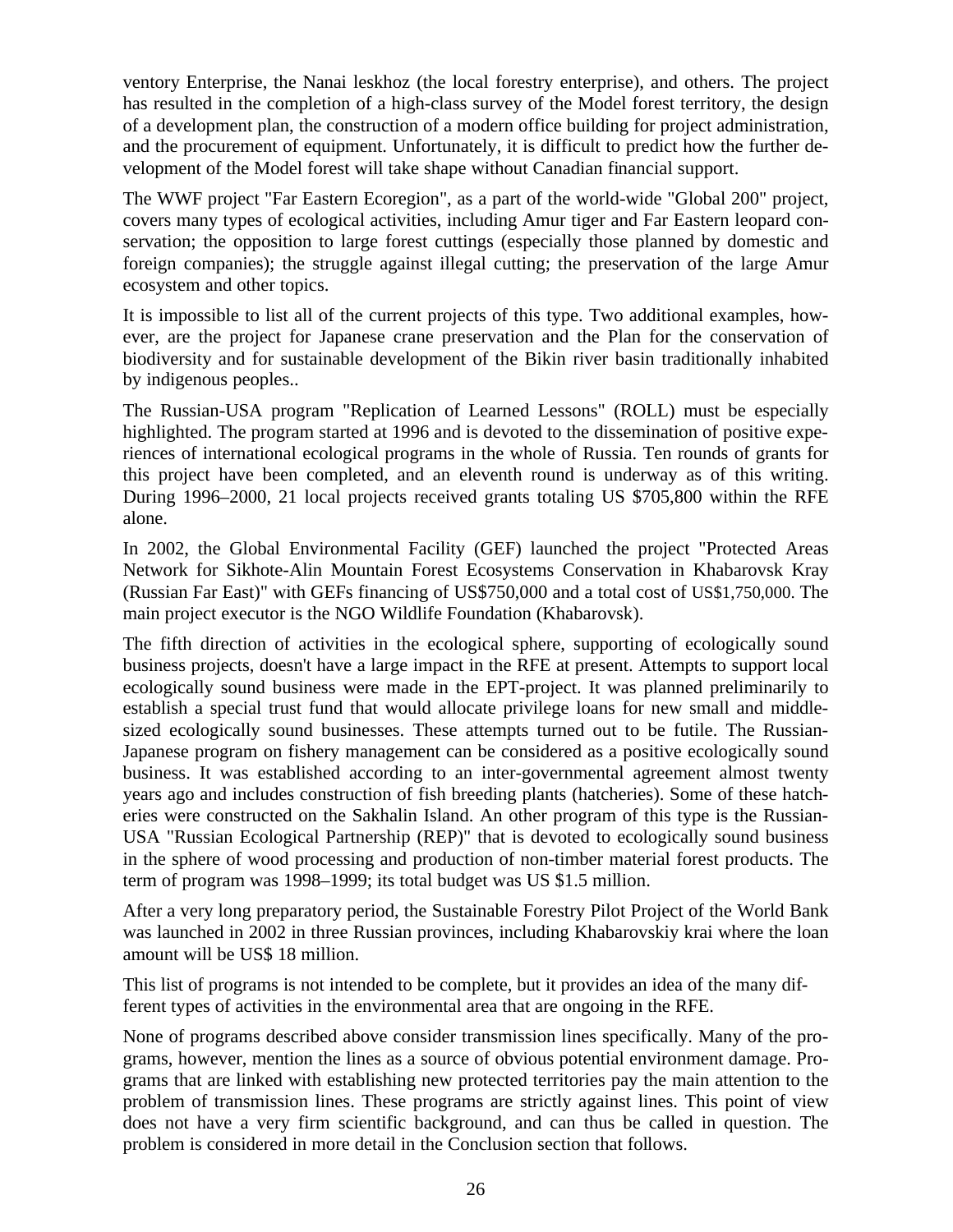#### **6. Conclusion**

The information discussed above leads one to make the following conclusions:

- Russian legislation considers power electric lines as objects that are dangerous to the natural environment. The main threats posed by power lines are magnetic and electric fields; withdrawals of lands from biological production; destruction of soils and vegetation—especially in forests; and electrocution of birds.
- Electromagnetic fields from power lines do not create significant threats under RFE conditions where high-voltage power lines, and even the majority of medium-voltage lines, are built through unsettled areas. The same can be said regarding electrocution of birds. At least these problems have not been widely investigated, and are covered in no special publications that confirm their significance for the regional ecology.
- The problem of land withdrawals as a result of power line construction also is not so important overall, given the vast tracts of land available. There is, however, considerable opposition to agricultural or forest land withdrawals. Especially strong is the opposition in case of lines designed to pass through protected areas.
- None of the ecological programs considers power lines as their primary object of study. Current discussion on projects of East Russian pipelines, however, indicate that this lack of focus on the power line issue can quickly change with the first real steps for power line construction.
- The potential situation for development of power lines in the RFE can be looked at in two different ways. On one hand, the present environmental situation related to power lines in the RFE is not acute, but rather, moderate. On the other hand, the combination of environmental, economic, legal, and political conditions in the RFE suggest that there could be the potential for strong conflict if active development of power line networks comes to pass in the future. This potential for conflict on projects with international significance means that the situation demands wise management and campaigns organized beforehand that include:
	- 1) Cooperation with ecological programs and environmental NGOs, including pledges to contribute to the programs;
	- 2) Wide and transparent publicity, including the involvement of respected journalists and experts in reviewing power line plans and options;
	- 3) The strict observance of legislation and existing orders, especially as to ecological assessments, with the parallel coverage of the project's adherence to these requirements in mass media;
	- 4) A line design that stays as far from protected areas as possible.

The implementation simple and common approaches such as these can help to avoid many possible conflicts in the development of transmission line projects.

#### **References**

*Amurskaya Oblast in Figures*. Statistical handbook. Blagoveshchensk: Amurskiy committee of state statistic, 2002. 314 p. (Rus.).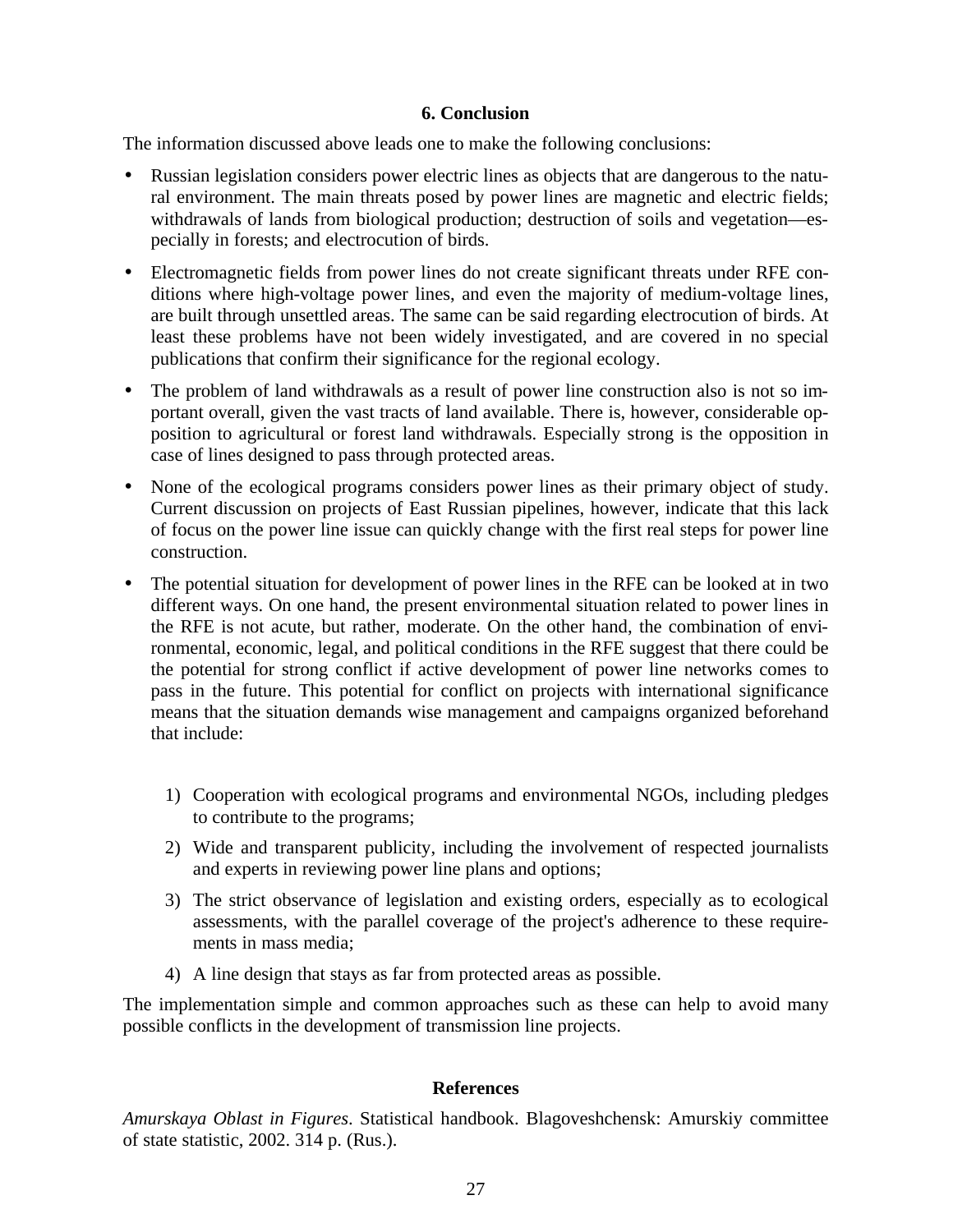*Budget Code of the Russian Federation.* In: Collection of Russian Federation Legislation, 1998, # 31, Article 3823 (Rus.).

*Constitution of the Russian Federation.* Official publication. Moscow, 1993. 41 p.

*Ecology and Natural Resources of Russia (2002–2010).* The Federal Targeted Program. In: Collection of Russian Federation Legislation, 2001, # 52, Article 4973 (Rus.).

*Forest Code of Khabarovskiy Krai,* Krai Law. Khabarovsk: Official publication, 1999. 64 p. (Rus.).

*Forest Code of the Russian Federation,* Federal law. In: Rossiyskaya gazeta, 1997, February 4 (Rus.).

*Fundamentals of the Forest Legislation of the Russian Federation,* Federal law. In: Bulletin of the Peoples' Deputies Congress of the Russian Federation and the Supreme Soviet of the Russian Federation, 1993, # 15. Pp. 851–881 (Rus.).

*Geographical Atlas*. Moscow: Central Directorate of Geodesy and Cartography, 1988. 48 p. (Rus.).

*Karakin V.P., Sheingauz A.S.* Estimation of Environmental Problem Acuteness of Rational Nature Resource Use. In: Geography and Natural Resources, 1988, # 3. Pp. 14–20 (Rus.).

*Long-Term Program of Nature Protection and Natural Resource Rational Use of Primorskiy Krai until 2005.* Vladivostok: Dalnauka, 1993. 349 p. (Rus.).

Loss of Natural Habitat and Important Ecosystems Due to Anthropogenic Activity. Sector Report. Eds.: Sergey Ganzey and Vladimir Karakin. Vladivostok: Pacific Institute of Geography, 2001. 103 p. (Eng.).

*Natural Resources and Environment in Northeast Asia: Status and Challenges.* Eds.: Alexander Sheingauz and Hiroya Ono. Tokyo: Sasakawa Peace Foundation, 1995. 120 p. (Eng.).

*On Animal Kingdom,* Federal law, 1995. In: Database "Consultant plus" (Rus.).

*On common principles of local self-government organization in the Russian Federation,* Federal law, 1995*.* In: Database "Consultant plus" (Rus.).

*On Depth*, Federal law. In: Collection of Russian Federation Legislation, 1995, # 10, Article 823 (Rus.).

*On Ecological Expert Examination,* Federal law. In: Collection of Russian Federation Legislation, 1995, # 48, Article 4556 (Rus.).

*On Free Air Protection,* Federal law. In: Collection of Russian Federation Legislation, 1999, # 18, Article 2222 (Rus.).

*On Delimitation of State Land Property*, Federal law. In: Collection of Russian Federation Legislation, 2001, # 30, Article 3060 (Rus.).

*On Payment for Land*, Federal law, 1991. In: Database "Consultant plus" (Rus.).

*On Treaties on Production Share*, Federal law. In: Collection of Russian Federation Legislation, 1996, # 1, Article 18(Rus.).

*On Protection of Natural Environment,* Federal law. In: Collection of Russian Federation Legislation, 2002, # 2, Article 133 (Rus.).

*On Strictly Protected Natural Areas,* Federal law. In: Collection of Russian Federation Legislation, 1995, # 12, Article 1024 (Rus.).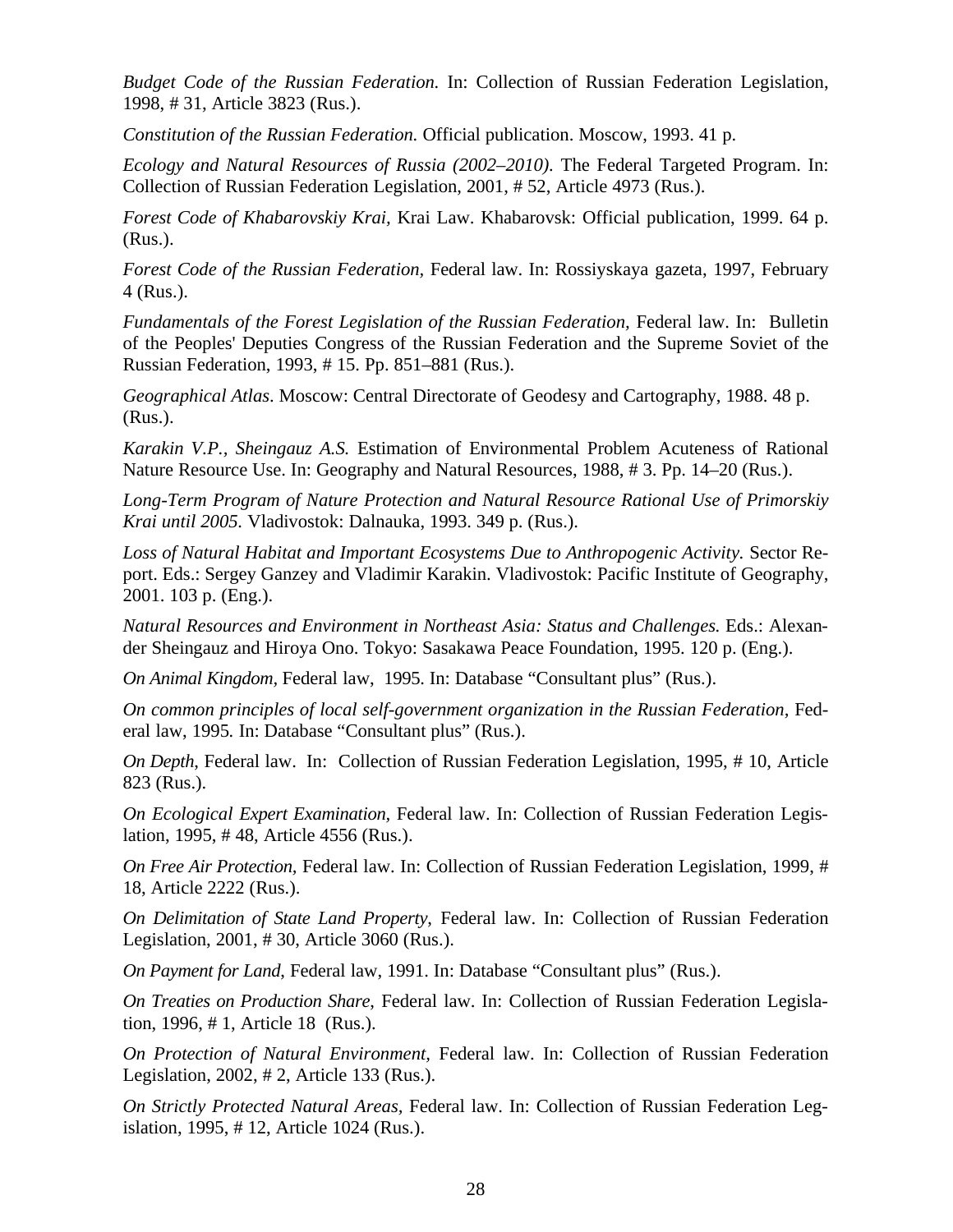*On Territories of Traditional Nature Use of Small Indigenous Peoples of the North, Siberia and the Far East of the Russian Federation*, Federal law. In: Collection of Russian Federation Legislation, 2001, # 20, Article 1972 (Rus.).

*Regions of Russia, 2001.* Social-Economic indices. Moscow: RF State Statistic Committee, 2002. 863 p. (Rus.).

*State of Environment and Environment Conservation in Khabarovskiy Krai*. State report. Khabarovsk: Department on natural resources for the Far Eastern region. 2002, 172 p. (Rus.).

*Statistical Handbook of Yevreiskaya Autonomous Oblast*. Birobidzhan: Committee of state statistics. 2002, 195 p. (Rus.).

*Tarankov V.I.* Hydrological regime of coniferous-broadleaved forests in southern Primorie. Leningrad: Science, 1970. 120 p. (Rus.).

*Tax Code*, Federal law. In: Collection of Russian Federation Legislation, 1998, # 31, Article 3824 (Rus.).

*The Russian Far East*. An Economic Handbook. Eds.: Pavel A. Minakir and George L. Freeze. New York: M.E. Sharpe, Inc., 1994. 495 p. (Eng.).

*Water Code,* Federal law. In: Collection of Russian Federation Legislation, 1995, # 47, Article 4471 (Rus.).

*Zhiltsov A.S.* Hydrologic cycle in coniferous-broadleaved forests and its transformation after clear cuttings on the western slopes of southern Sikhote-Alin. Khabarovsk: Far Eastern Forestry Research Institute, 1975. 27 p. (Rus.).

#### **List of Tables**

Table 1. Temperatures and Precipitation in Individual Areas

Table 2. Forest Coverage of the RFE Province Territories, 1998

#### **List of Figures**

Figure 1. The Russian Far East: Subjects of the Russian Federation (provinces) and Vegetation Zones

Figure 2. Structure of the RFE Relief

Figure 3. Scheme of frontier types allocation

Figure 4. Air pollutant emissions from stationary sources, 2000, thousand tons

Figure 5. Structure of air discharge by economic branches, 2001

Figure 6. Average annual area of forest fires, 1991–2000

Figure 7. Basic prices of forest lands in Khabarovskiy krai for different types of the land transformation